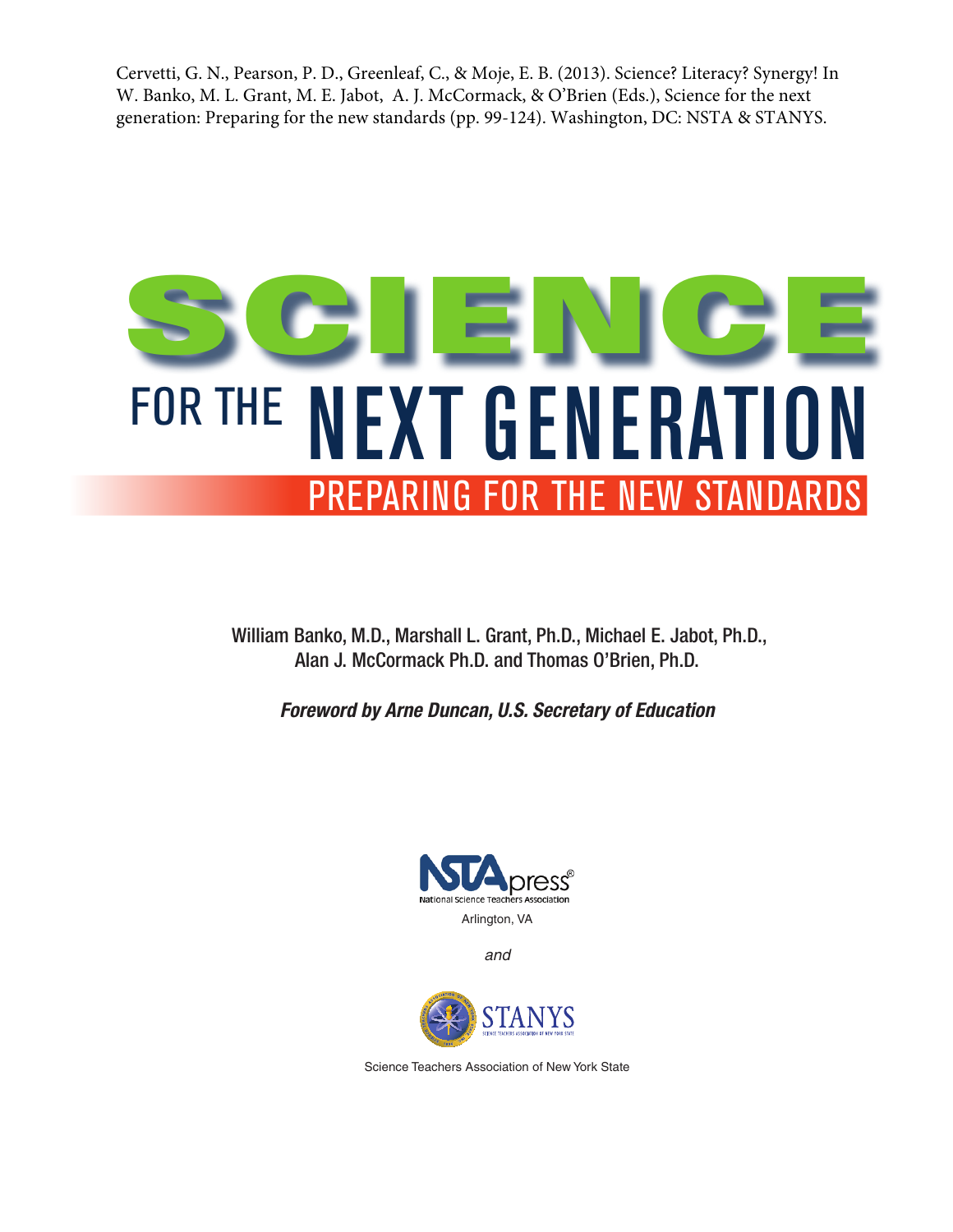ISBN 13: 978-1-936959-26-6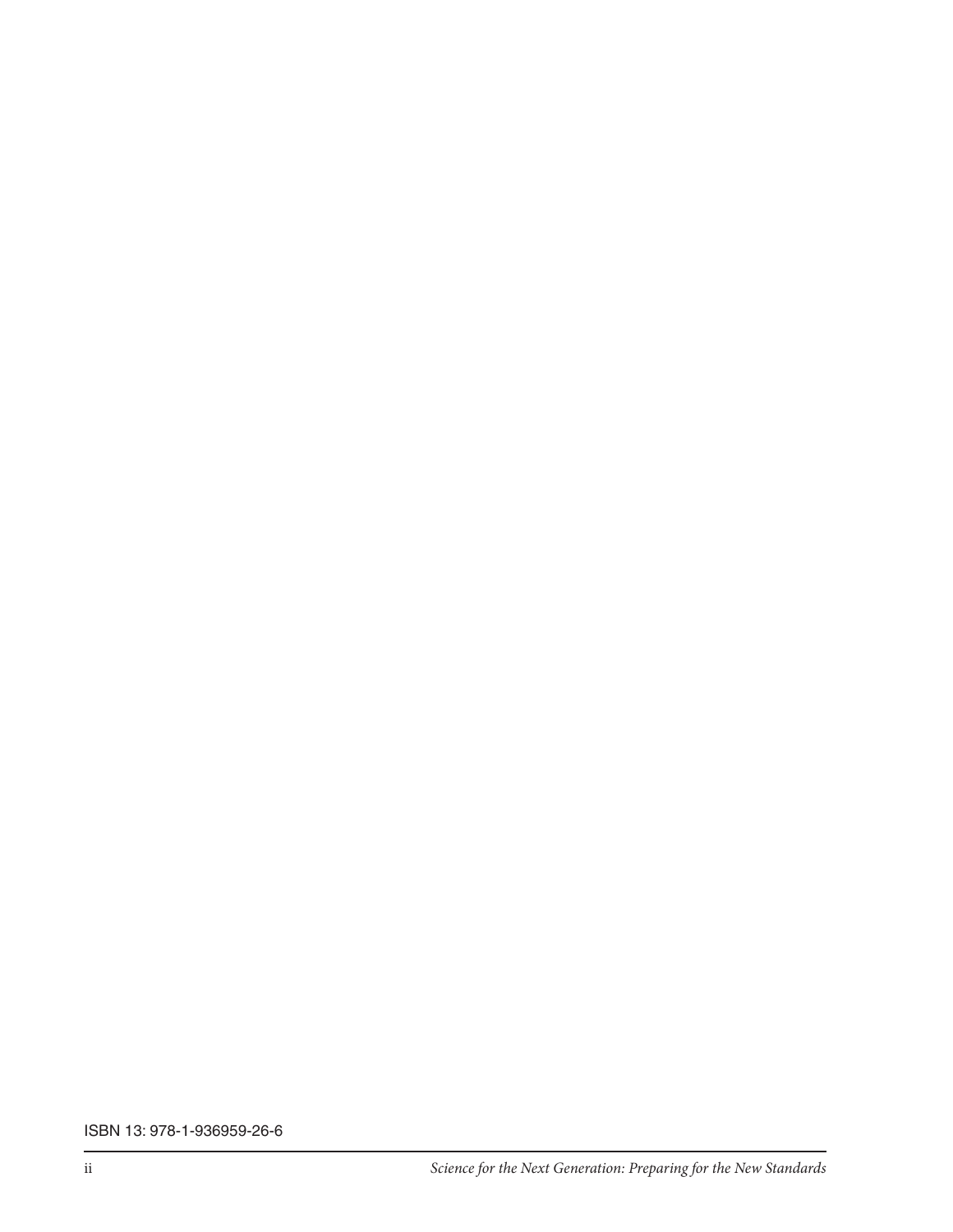## **List of Contributors**

## **Editors**

**William Banko, M.D.** *President of Surgical Design Corp. & Knowing Science LLC*

**Marshall L. Grant, Ph.D.** *Senior Director, Formulation Development, Mannkind Corp.*

**Michael E. Jabot, Ph.D.** *Professor, Science Education and Director, Institute for Research in Science Teaching, State University of New York at Fredonia*

**Alan J. McCormack, Ph.D.** *President 2010-2011 National Science Teachers Assoc.; Professor of Science Education, San Diego State University*

**Thomas O'Brien, Ph.D.** *Professor of Science Education - Binghamton University Graduate School of Education*

## **Contributors**

#### **Bruce Alberts, Ph.D.**

*Professor Emeritus, University of California, Dept. of Biochemistry and Biophysics; Editor-in-Chief, SCIENCE magazine*

**William Banko, M.D.** *President of Surgical Design Corp. & Knowing Science LLC*

#### **Abby B. Bergman, Ed.D.**

*Educational Program Consultant, Former Regional Service Coordinator, Putnam-Northern Westchester BOCES*

**Dario Capasso, Ph.D.** *Dept. of Physics, City College, City University of New York*

**Gina Cervetti, Ph.D.** *Assistant Professor, University of Michigan, School of Education*

**Steven Chu, Ph.D.** *U.S. Secretary of Energy; Nobel Prize - Physics 1997*

**Arne Duncan**  *U.S. Secretary of Education*

**Francis Q. Eberle, Ph.D.** *Executive Director 2008-2012 National Science Teachers Association*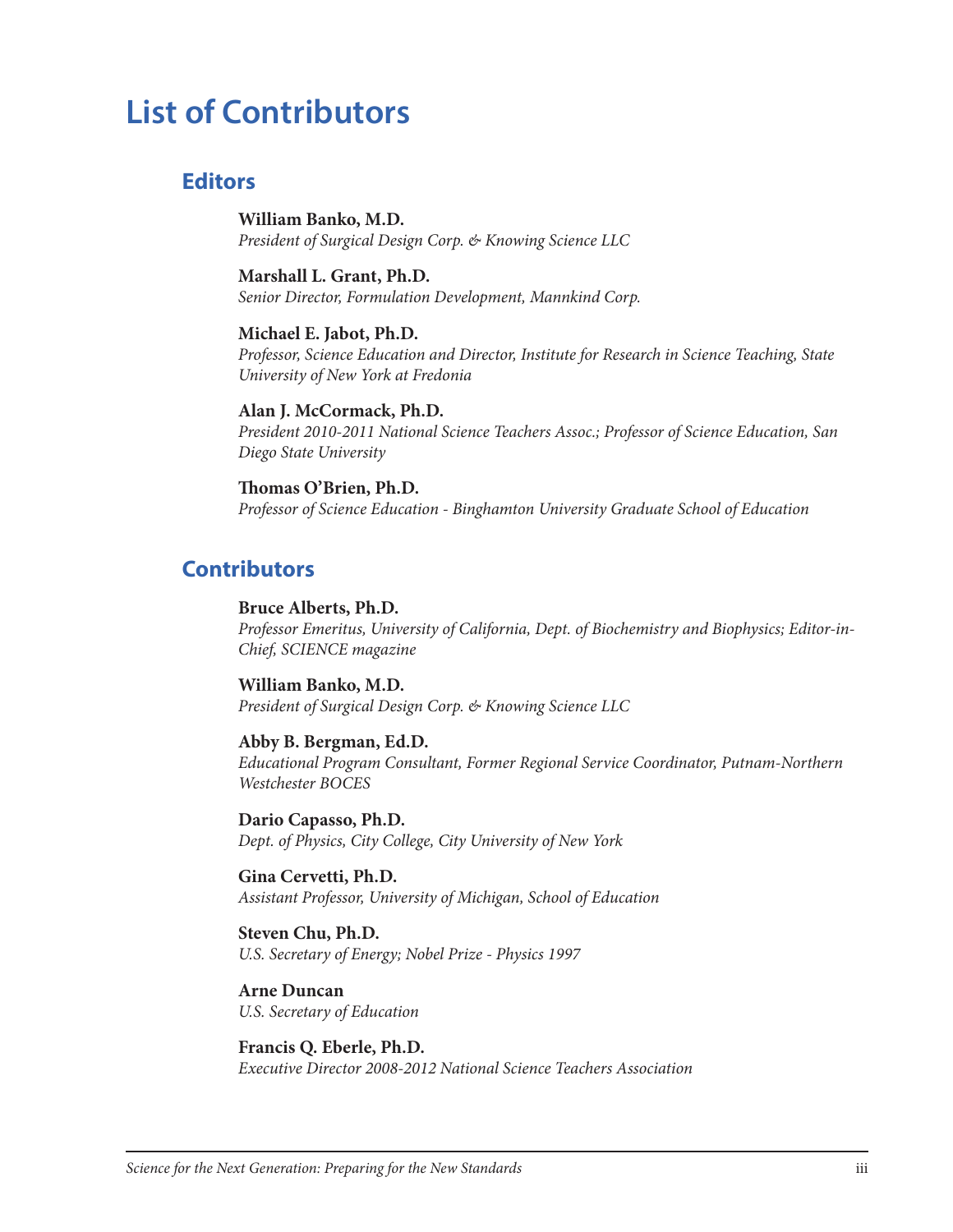#### **Howard Gardner, Ph.D.** *Hobbs Professor of Cognition and Education, Harvard Graduate School of Education*

**Michael Gazzaniga, Ph.D.** *Director, SAGE Center for the Study of Mind, University of California*

**Marshall L. Grant, Ph.D.** *Senior Director, Formulation Development, Mannkind Corp.*

**Anthony J. Greene, Ph.D.** *Associate Professor of Psychology and Neuroscience, University of Wisconsin*

**Cynthia Greenleaf** *Co-Director, Strategic Literacy Initiative, WestEd, Oakland, CA*

**Dudley Herschbach, Ph.D.** *Emeritus Professor of Science - Harvard University; Nobel Prize - Chemistry 1986; National Medal of Science 1991*

**Eric R. Kandel, M.D.**

*Columbia University Professor and Kavli Professor of Brain Science; Nobel Prize - Physiology of Medicine 2000; National Medal of Science 1988*

**Alan J. McCormack, Ph.D.** *President 2010-2011 National Science Teachers Assoc.; Professor of Science Education, San Diego State University*

#### **Elizabeth Moje, Ph.D.**

*Professor; Arthur F. Thurnau Professor; Associate Dean for Research, University of Michigan, School of Education*

**Patricia B. Molloy** *Principal of Jackson Avenue School, Mineola, NY, Mineola School District*

**Chuck Niederriter, Ph.D.** *Professor of Physics; Director, Nobel Conference Gustavus Adolphus College*

**Thomas O'Brien, Ph.D.** *Professor of Science Education - Binghamton University Graduate School of Education* 

**P. David Pearson**

*Professor - Language, Literacy & Culture, Human Development, Graduate School of Education, University of California, Berkeley*

#### **Steven Pinker, Ph.D.**

*Professor of Psychology - Harvard University; Author of: The Language Instinct; and How the Mind Works*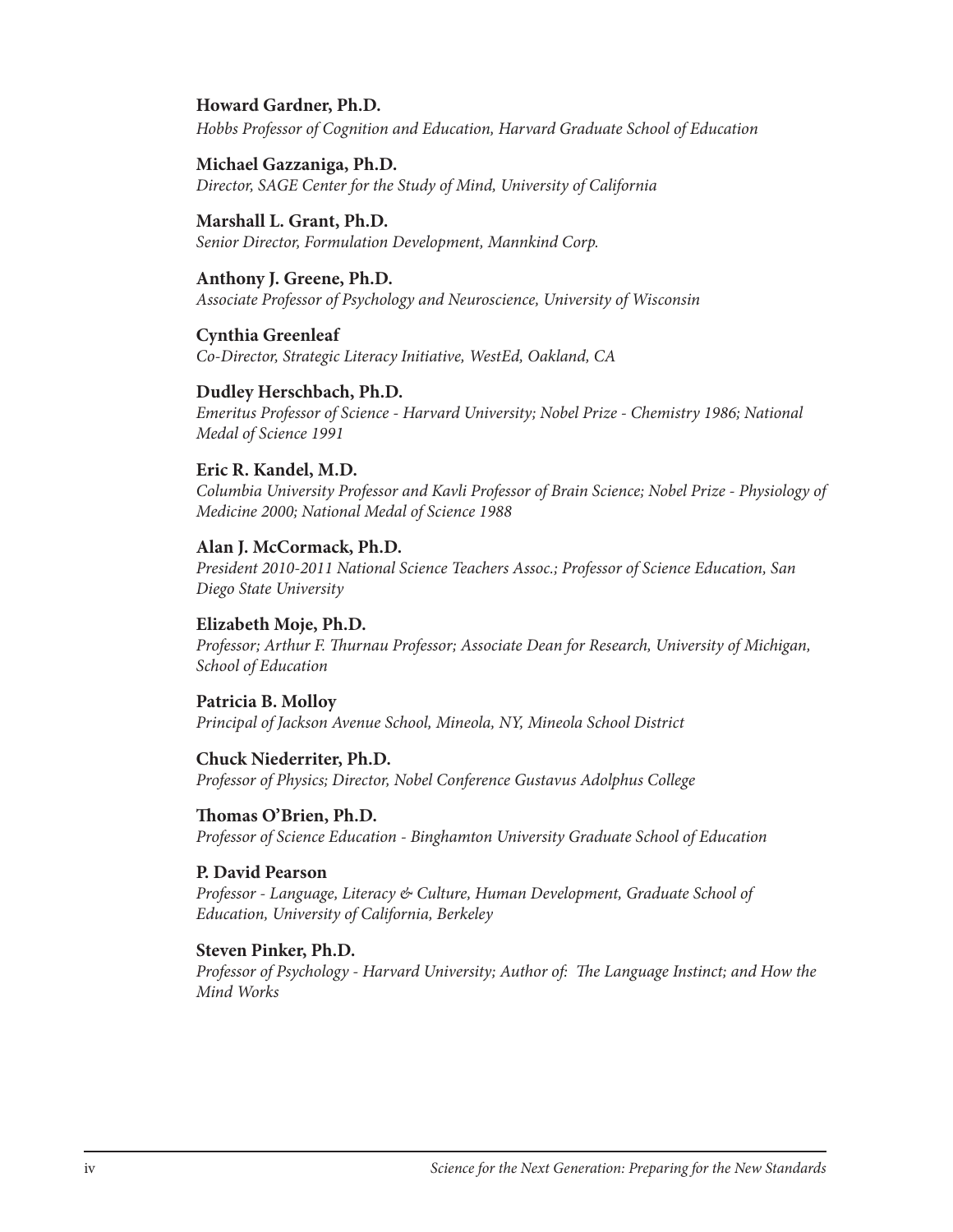#### **Lesley Quattrone**

*Former K-12 Language Arts Coordinator for West Clermont Local Schools (Cincinnati, OH) and Greenwich Public Schools (Greenwich, CT)*

#### **Robert Rothman**

*Senior Fellow – Alliance for Excellent Education (Washington, D.C.)*

#### **Brian Vorwald**

*President 2012-2013, Science Teachers Association of NY State (STANYS) and Adjunct Associate Professor - Earth and Space Sciences, Suffolk County Community College - Ammerman Campus*

## **Lesson Contributors**

#### **Jennifer Baxter**

*Palmyra-Macedon Primary School, Palmyra-Macedon Central School District, New York*

**Lori Farkash** *Moses Y. Beach Elementary School, Wallingford, CT*

**Jenay Sharp Leach** *Woodley Hills Math and Science Focus School, Alexandria, VA*

**Annie Madden** *Chappaqua Central School District, Chappaqua, NY*

**Thomas O'Brien, Ph.D.** *Professor of Science Education - Binghamton University Graduate School of Education*

**Dr. Helen Pashley** *Consultant - Putnam/Northern Westchester BOCES*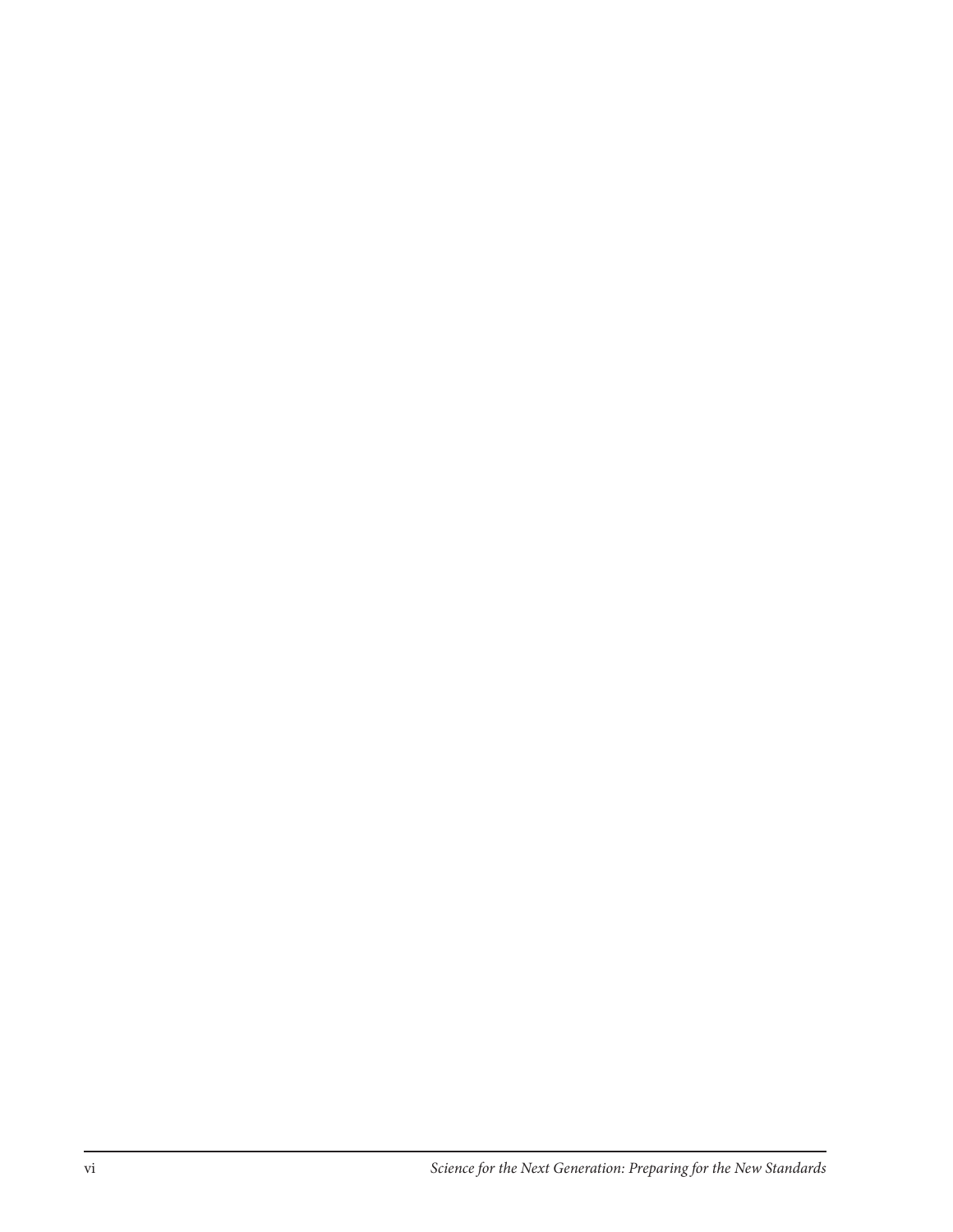# **Table of Contents**

|     | <b>FOREWORD</b><br>Early Science Education: Answering the Question, 'Why?'<br>Arne Duncan  |                                                                                                                          | xi   |  |
|-----|--------------------------------------------------------------------------------------------|--------------------------------------------------------------------------------------------------------------------------|------|--|
|     | <b>INTRODUCTION</b><br>The Importance of Science in Elementary School<br>Dudley Herschbach |                                                                                                                          | xiii |  |
|     | <b>PREFACE</b><br>Francis Q. Eberle                                                        |                                                                                                                          | XV   |  |
|     | <b>BOOK OVERVIEW</b><br>Thomas O'Brien                                                     |                                                                                                                          | xvii |  |
| I.  | <b>WHAT IS SCIENCE?</b>                                                                    |                                                                                                                          |      |  |
|     | Introduction:                                                                              | Teaching Science in Elementary School: Turning Today's Children into Tomor-<br>row's Leaders<br>Steven Chu               | 2    |  |
|     | <b>CHAPTER 1</b>                                                                           | <b>What is Science?</b><br>Marshall L. Grant, William Banko, and Dario Capasso                                           | 3    |  |
| ΙΙ. | THE NEW SCIENCE OF LEARNING                                                                |                                                                                                                          |      |  |
|     | Introduction:                                                                              | <b>Illuminating Minds</b><br>Michael Gazzaniga                                                                           | 12   |  |
|     | <b>CHAPTER 2</b>                                                                           | <b>Five Minds for the Future</b><br><b>Howard Gardner</b>                                                                | 13   |  |
|     | <b>CHAPTER 3</b>                                                                           | How We Model the Complexities of The World:<br><b>Learning &amp; Memory: Systems &amp; Function</b><br>Anthony J. Greene | 27   |  |
| Ш.  | THE NEW SCIENCE OF LEARNING IN THE CLASSROOM                                               |                                                                                                                          |      |  |
|     | Introduction:                                                                              | Science Is Fun<br><b>Chuck Niederriter</b>                                                                               | 46   |  |
|     | <b>CHAPTER 4</b>                                                                           | What Teachers Do to Engage Their Students in Learning<br>Abby B. Bergman                                                 | 48   |  |
| IV. | <b>A FRAMEWORK FOR SCIENCE EDUCATION</b>                                                   |                                                                                                                          |      |  |
|     | Introduction:                                                                              | Redefining Science Education<br><b>Bruce Alberts</b>                                                                     | 66   |  |
|     | <b>CHAPTER 5</b>                                                                           | <b>High Expectations for All</b><br>Robert Rothman                                                                       | 67   |  |
|     | <b>CHAPTER 6</b>                                                                           | <b>From Framework to Standards</b><br>Lesley Quattrone                                                                   | 87   |  |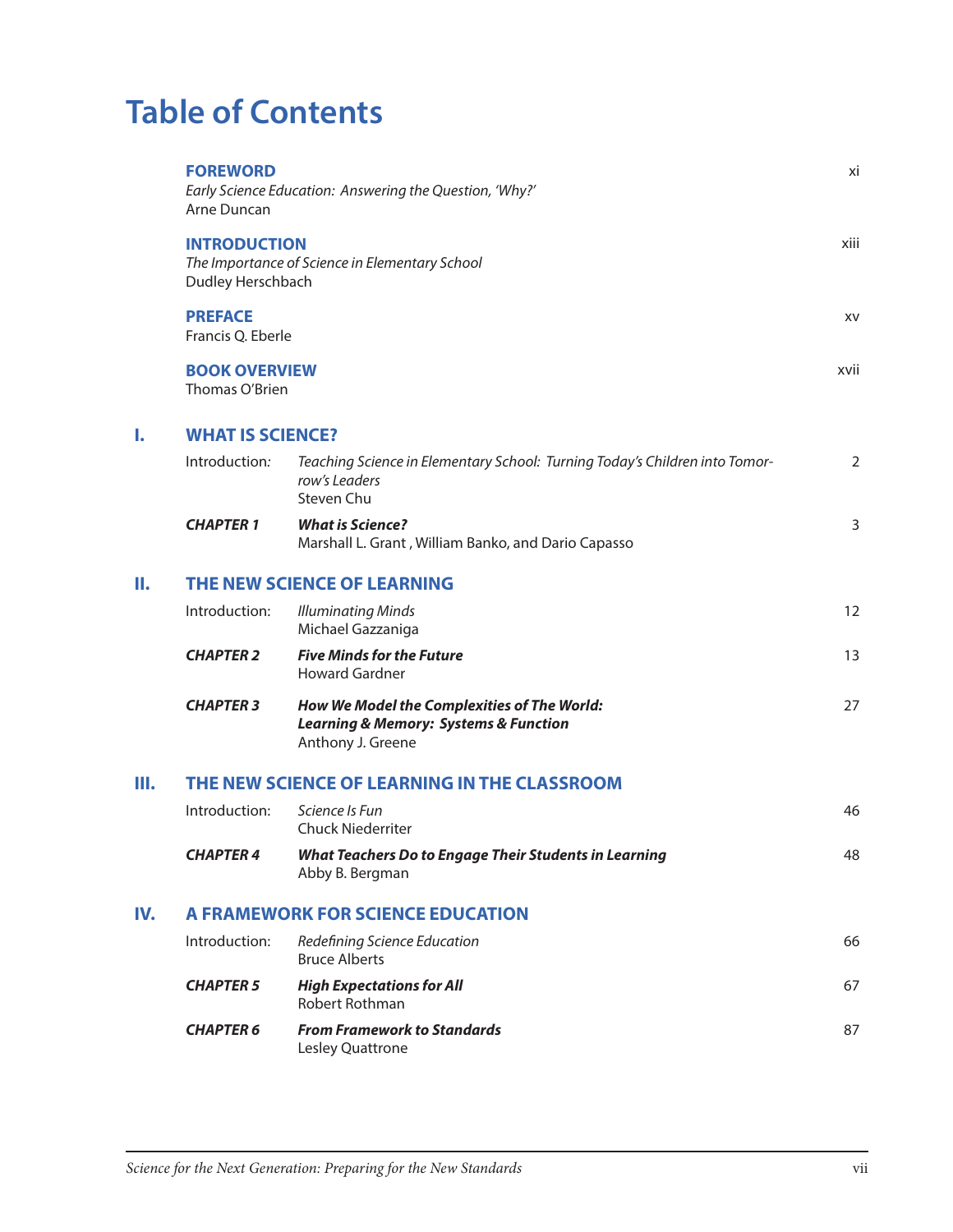## **V. LITERACY AND SCIENCE**

|      | Introduction:                                                  | Science and the Educated Person<br><b>Steven Pinker</b>                                                             | 98  |  |
|------|----------------------------------------------------------------|---------------------------------------------------------------------------------------------------------------------|-----|--|
|      | <b>CHAPTER 7</b>                                               | <b>Science? Literacy? Synergy!</b><br>Gina N. Cervetti, P. David Pearson, Cynthia L. Greenleaf, Elizabeth Birr Moje | 99  |  |
| VI.  | USING THE ELEMENTS OF THE FRAMEWORK TO DESIGN YOUR OWN LESSONS |                                                                                                                     |     |  |
|      | Introduction:                                                  | Science at the Center<br><b>Bruce Alberts</b>                                                                       | 124 |  |
|      | <b>CHAPTER 8</b>                                               | "5 E(z)" Guidelines for Designing Research-Informed Science Lesson Se-<br>quences<br>Thomas O'Brien                 | 126 |  |
| VII. | THE NEXT GENERATION SCIENCE STANDARDS IN THE CLASSROOM         |                                                                                                                     |     |  |
|      | Introduction:                                                  | The Importance of Teaching Science in Elementary School<br>Eric R. Kandel                                           | 138 |  |
|      | <b>CHAPTER 9</b>                                               | <b>Sample 5E Mini-Units for Grades K-5</b>                                                                          | 139 |  |
|      | Introduction:                                                  | Connections<br>Patricia B. Molloy                                                                                   | 139 |  |
|      |                                                                | <b>Physical Sciences</b><br>■                                                                                       |     |  |
|      |                                                                | What's All the Noise About? The Science of Sound: A 5E Mini-Unit<br><b>Helen Pashley</b>                            | 141 |  |
|      |                                                                | Where's My Sugar - Experimenting with Dissolving: A 5E Mini-Unit<br>Jenay Sharp Leach                               | 154 |  |
|      |                                                                | <b>Life Sciences</b>                                                                                                |     |  |
|      |                                                                | Zoogle Zoology: A 5E Mini-Unit<br>Jennifer Baxter                                                                   | 169 |  |
|      |                                                                | Animal Groups: A 5E Mini-Unit<br><b>Helen Pashley</b>                                                               | 188 |  |
|      |                                                                | Demystifying Decomposers<br>Lori Farkash                                                                            | 201 |  |
|      |                                                                | <b>Earth and Space Sciences</b><br>п                                                                                |     |  |
|      |                                                                | Introduction: Understanding Our Planet<br><b>Brian Vorwald</b>                                                      | 211 |  |
|      |                                                                | Water Use and Misuse: A 5E Mini-Unit<br>Annie Madden                                                                | 213 |  |
|      |                                                                | Metric Measurement, Models, and Moon Matters: A 5E Mini-Unit<br>Thomas O'Brien                                      | 227 |  |
|      | <b>MOVING FORWARD</b><br>Alan J. McCormack                     |                                                                                                                     |     |  |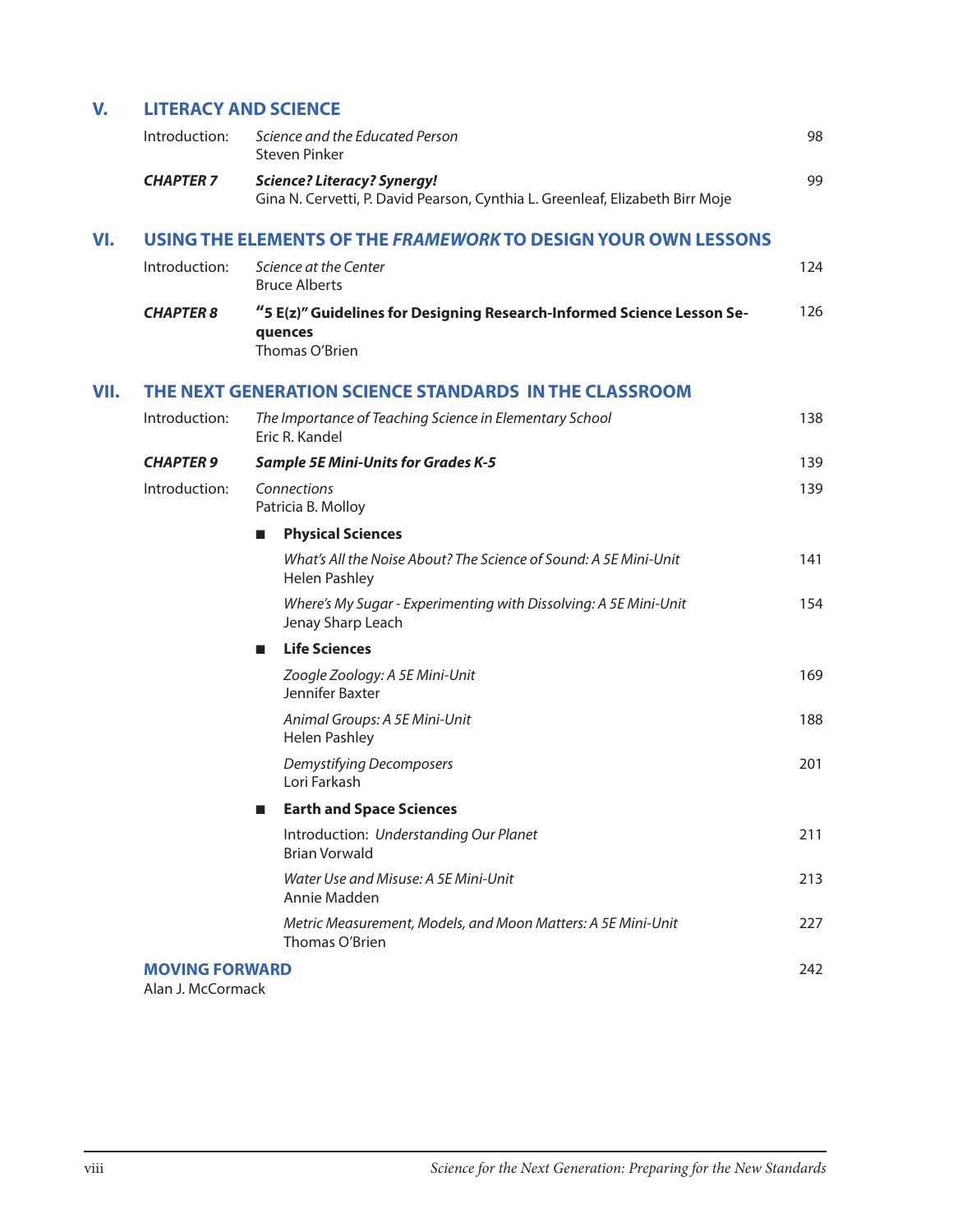# **Chapter 7**

## **Science? Literacy? Synergy!1**

*Gina N. Cervetti University of Michigan, Ann Arbor P. David Pearson University of California, Berkeley Cynthia L. Greenleaf WestEd Elizabeth Birr Moje University of Michigan, Ann Arbor*

In the introductory chapter of his career-crowning work, *Consilience: The Unity of Knowledge*, eminent biologist E.O. Wilson describes an incident that transformed his intellectual world and fundamentally n the introductory chapter of his career-crowning work, *Consilience: The Unity of Knowledge*, eminent reshaped his understanding of natural science. A new university student chattering enthusiastically about the ants of Alabama to an assistant professor at Cornell University, Wilson was suddenly thrust a copy of Ernst Mayr's 1942 *Systematics and the Origin of Species*. "Read it," said his mentor, "if you want to become a real biologist."

This thin volume united Darwinian theory and modern genetics and gave an expanded theoretical structure to natural history. Wilson continues, "A tumbler fell somewhere in my mind, and a door opened to a new world." The role that reading played in Wilson's subsequent development is not the topic of his book, but this anecdote dramatizes the point we want to make in this chapter regarding the role of literacy in the work of learning and practicing science: that reading and writing are integral to the work of science. While it is probably perilous to draw too many parallels between the science practiced by professionals and science learning in elementary classrooms, the connection we propose is modest: we suggest that reading and writing are integral to the work of learning and practicing science at every level. Thus, if educators are serious about developing strong understandings of science for all learners, whether or not students intend to become professional scientists, then reading and writing science should also be viewed as supporting rather than supplanting the development of knowledge and inquiry in science from the earliest years of schooling.

## **What is the "Literacy" in Scientific Literacy?**

Scientific literacy has been the rallying cry for science education reform for the last twenty years, as many different groups have sought to enhance science learning for all children and youth. Yet this

<sup>1</sup> This chapter is based in part on Pearson, Moje, and Greenleaf 2010.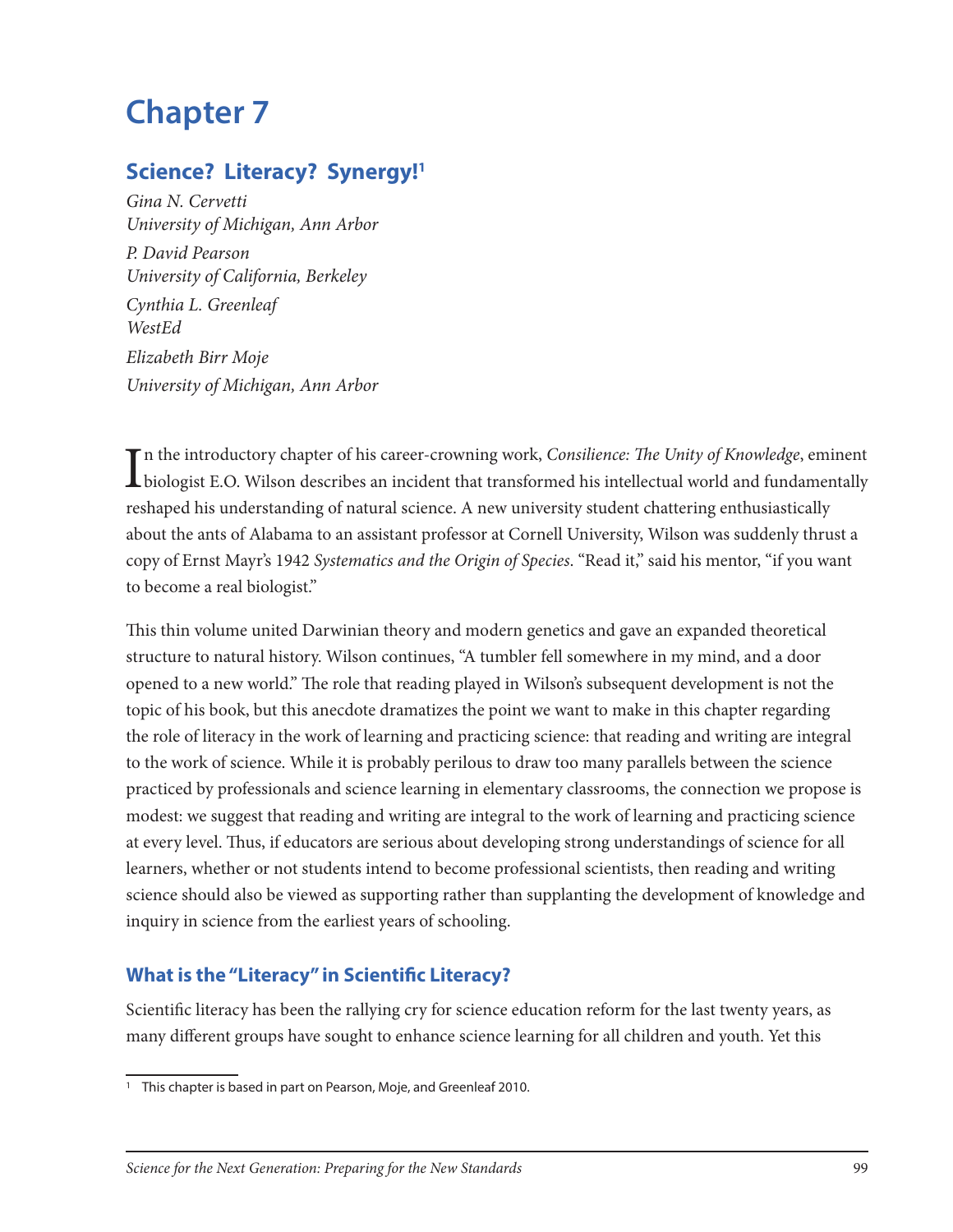phrase has had multiple, and sometimes conflicting, meanings. Does the literacy in scientific literacy refer to a general facility with science concepts needed to understand science for everyday life? Does the "literacy" in "scientific literacy" have anything to do with the reading and writing of science texts? Is literacy as reading and writing even an aspect of scientific inquiry? Or does "scientific literacy" refer to the ability to think and practice like a professional scientist? Equally important, why does scientific literacy in any of these senses matter?

The professional literature reveals multiple ways of thinking about scientific literacy, but at least two conceptualizations dominate. The first focuses on general familiarity with the workings of the natural world and with key science concepts, principles, and ways of thinking (Rutherford and Ahlgren 1990). This perspective on scientific literacy is what Norris and Phillips (2002) refer to as a definition of scientific literacy based on a *derived* sense of literacy, as captured here by Rutherford and Ahlgren in the introduction to the 1990 American Association for the Advancement of Science Benchmarks:

 [Scientific literacy involves] *being familiar with the natural world* and respect for its unity; being aware of some of the important ways in which mathematics, technology, and the sciences depend upon one another; *understanding some of the key concepts and principles of science; having a capacity for scientific ways of thinking*; knowing that science, mathematics, and technology are human enterprises, and knowing what that implies about their strengths and limitations; and being able to use scientific knowledge and ways of thinking for personal social purposes. (Rutherford and Ahlgren 1990, x. italics added)

What is noteworthy about this view of scientific literacy is that nowhere in the definition is the reading or writing of print texts —or any other texts—mentioned. The importance of having facility with texts *is* discussed in the Benchmarks, to be sure, but when defining scientific literacy, the focus is generally on useable science knowledge for active participation in the world.

The second dominant perspective on scientific literacy makes an explicit connection between the language of science, how science concepts are rendered in various text forms, and access to both science knowledge and participation (Norris and Phillips 2002). This conceptualization is what Norris and Phillips refer to as the *fundamental* sense of science literacy:

If scientific literacy is conceived only as knowledge of the substantive content of science, there is a risk that striving to learn the elements of that content will define our goals without any appreciation *for the interconnection among the elements of content, their sources, and their implications . . . .*When it is also recognized that *science is in part constituted by text and the resources that text makes available*, and that the primary access to scientific knowledge is through the reading of texts, then it is easy to see that *in learning how to read such texts a great*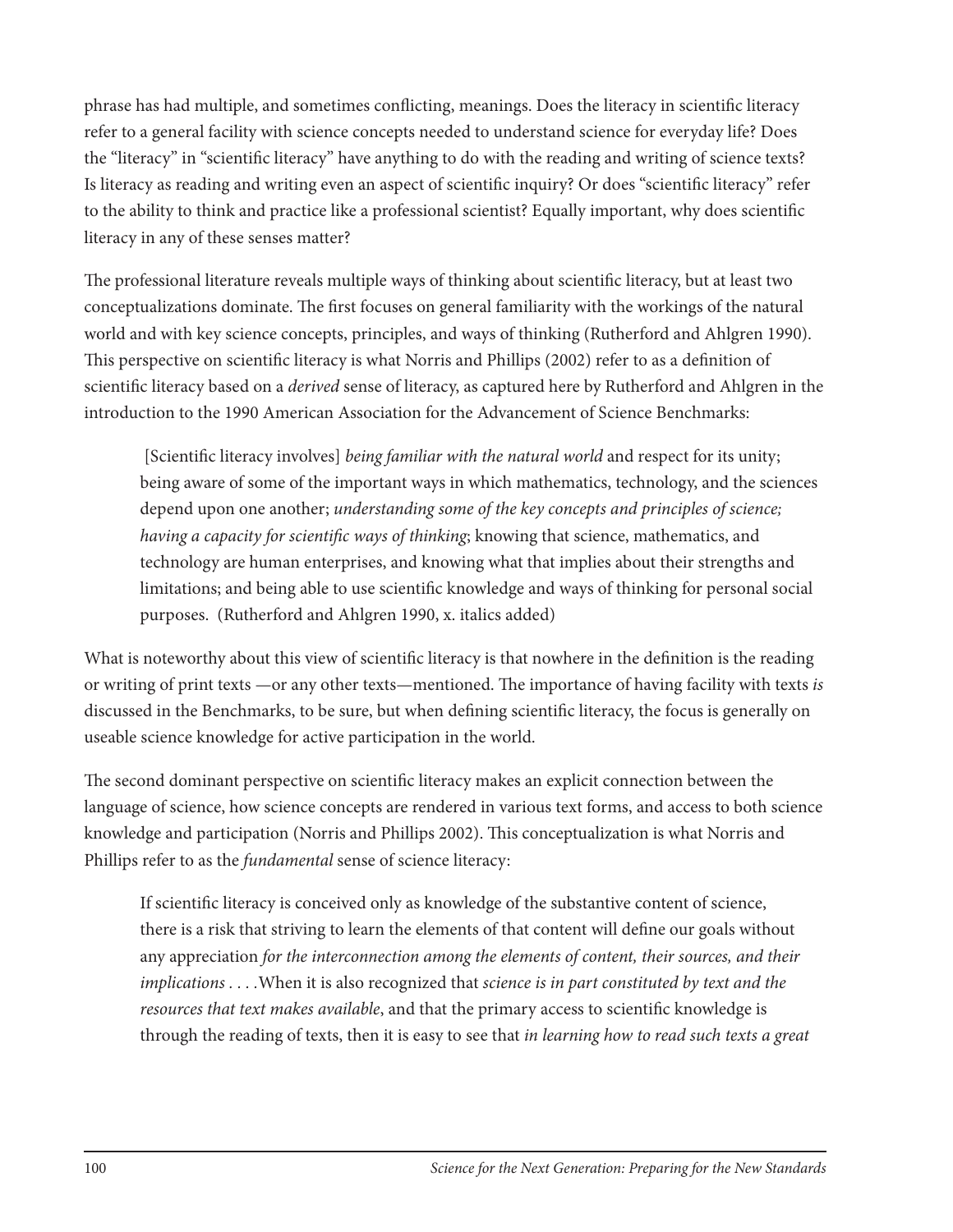*deal will be learned about both substantive science content and the epistemology of science*. (Norris and Phillips 2002, 236-237. Italics added)

Here in these quotes, we see—particularly in the italicized sections—that the emphasis is on how science knowledge is constituted by the tools used to communicate that knowledge. Researchers and teachers guided by the more "fundamental" view of scientific literacy are concerned not only with how students develop the proficiencies needed to engage in science inquiry and acquire science understandings, but also the role of representation (in words, arguments, texts, and images) in coming to understand and practice science. That is, they are concerned with how students develop the abilities necessary to access and produce science knowledge by reading, writing, and reasoning with the language and texts.

In this chapter, we focus on the fundamental view of scientific literacy. As such, we will suggest that the ability to make meaning of oral, written, and visual language representations is central to robust science knowledge, to participation in scientific inquiry, and to meaningful engagement in public discourse about science (Yore 2009). We will further argue that, when students learn how to read and write about science, they also learn about the substantive, epistemological, and methodological bases of science. We will push against the false dichotomy between scientific literacy and science inquiry: If science literacy is conceptualized as itself a form of literacy and if literate practices are used to advance scientific inquiry, rather than as a substitute for inquiry, attempts to extricate literacy from inquiry are counterproductive for students. And, we will argue that scientific literacy in the fundamental sense should be a focus of instruction from the earliest years of schooling.

## **Changing Views of Literacy and Science**

The division between the derived and fundamental perspectives on scientific literacy as it is manifest in school instruction can be traced to an historical division between text-based science instruction and inquiry-based science instruction that arose in the middle of the last century. Although John Dewey and others had advocated the teaching of inquiry in science education as early as 1910, those designing school science programs emphasized textbook-driven instruction and focused on the products of science—scientific knowledge—rather than the process of science—at least until a half-century later, when Sputnik came along in 1957. Following the Soviet Union's coup, the National Science Foundation (NSF) took an interest in reforming science education to better prepare students for careers in science. The NSF began to fund professional development and curriculum development efforts that positioned inquiry as an essential part of the content of science instruction and as an essential means of developing scientific understanding and scientific habits of mind (Bybee 1997; Rutherford 1964).

The best of intentions aside, the NSF-funded curriculum efforts of the 1960s underestimated the magnitude of the change required to transform the dominant, incredibly resistant textbook-driven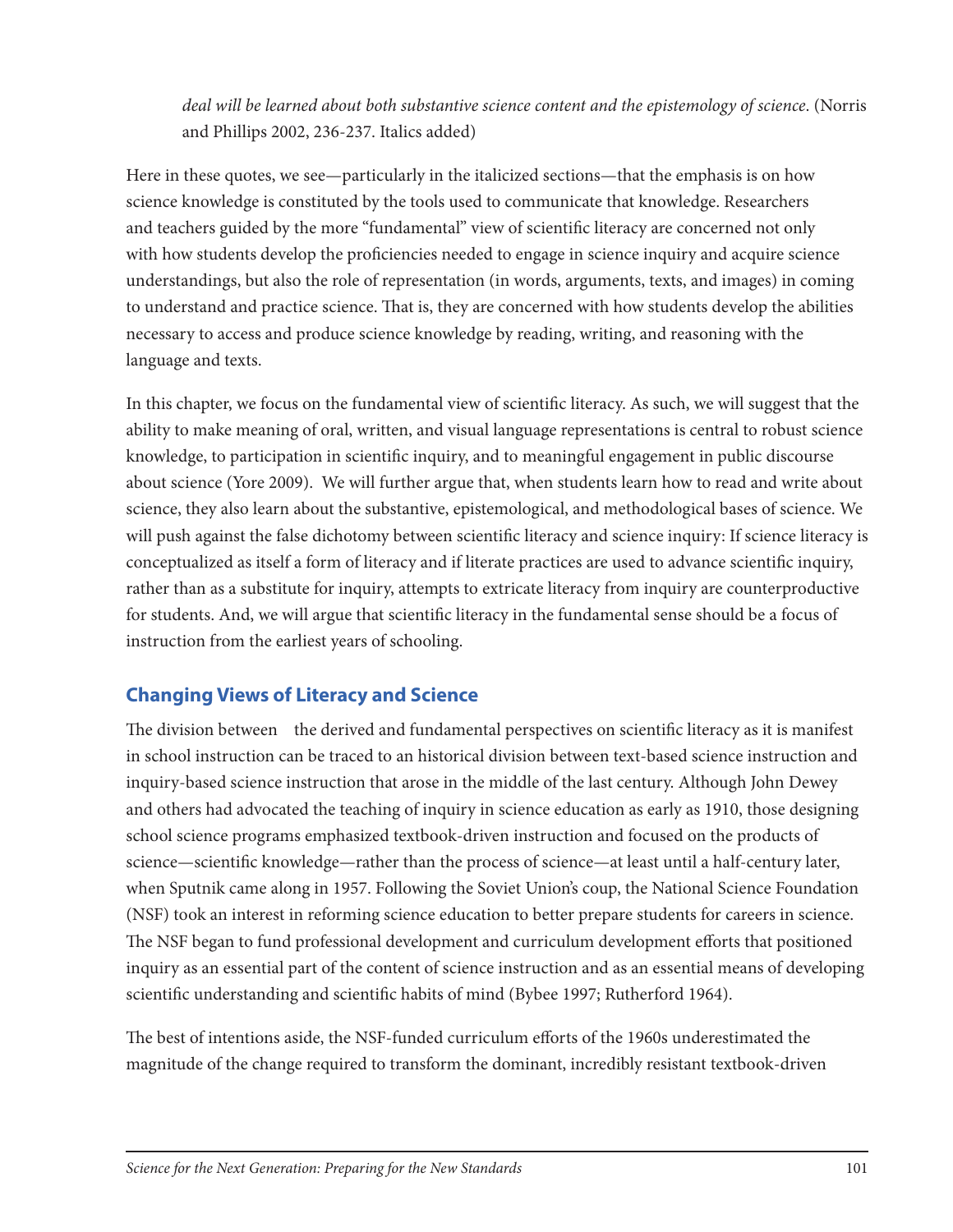science curriculum into inquiry-driven, firsthand science. Implementing inquiry-based science brought with it many challenges, foremost the lack of teacher knowledge and experience with inquiry and its pedagogical entailments, but including materials management, time, and orchestrating activity (Anderson 2002; Bybee 1997). Further, the 1960s inquiry-based science curricula were more focused on teaching than on learning and thus did not anticipate the need for teachers to modify instruction according to the prior knowledge and responses of students (Duschl, Schweingruber, and Shouse 2007). By the 1980s, many schools and school districts had returned to textbook-driven teaching practices (Weiss et al. 2003). In the decades that followed, two divergent approaches to science education came to dominate—mainly-textbook-based and mainly-experience-based science instruction. Textbook science programs included few firsthand experiences for students, focusing instead on the use of reading textbooks and completing textbook and/or worksheet problems. Inquiry-based science programs supported by the National Science Foundation included little reading or writing, focusing instead on firsthand experiences with materials and models.

Current research on science learning demonstrates that students learn best through a combination of firsthand experience and ample opportunities for reflection and rich talk about their work. This combination allows students to connect new information to what they already know, increasing the likelihood that they will learn and remember it (Bransford, Brown and Cocking 2000; Brown and Campione 1994; Metz 2000; National Research Council 2000). In addition, conceptions of proficiency in science are expanding to include dispositions and practices of science beyond factual knowledge and inquiry skills. The recent National Research Council brought together a Committee on Science Learning, Kindergarten through Eighth Grade, composed of experts in cognitive and developmental psychology, educational policy and implementation, classroom-based science education research, the natural sciences, the practice of science teaching, and science learning in informal environments. Together, they produced a report called *Taking Science to School* (Duschl et al. 2007), which set a new bar for students' science proficiency. It calls for students to: (a) know, use, and interpret scientific explanations of the natural world; (b) generate and evaluate scientific evidence and explanations; (c) understand the nature and development of scientific knowledge; and (d) participate productively in scientific practices and discourse.

The expanded conceptualization of science proficiency has been associated with the fundamental view of scientific literacy, in which reading and writing are seen as necessary tools for achieving this expanded skill set (see, for example, Yore and Treagust 2006; Yore et al. 2004). In addition, whereas the 1990 Science Benchmarks described earlier largely defined scientific literacy in terms of possessing scientific knowledge about the natural world (National Research Council 1990), more recent standards and policy documents in science have attended more to the role of reading and writing in scientific literacy. The National Research Council's (2011) new framework for science education is even more explicit about the role of reading and writing as fundamental to the practice of science and engineering.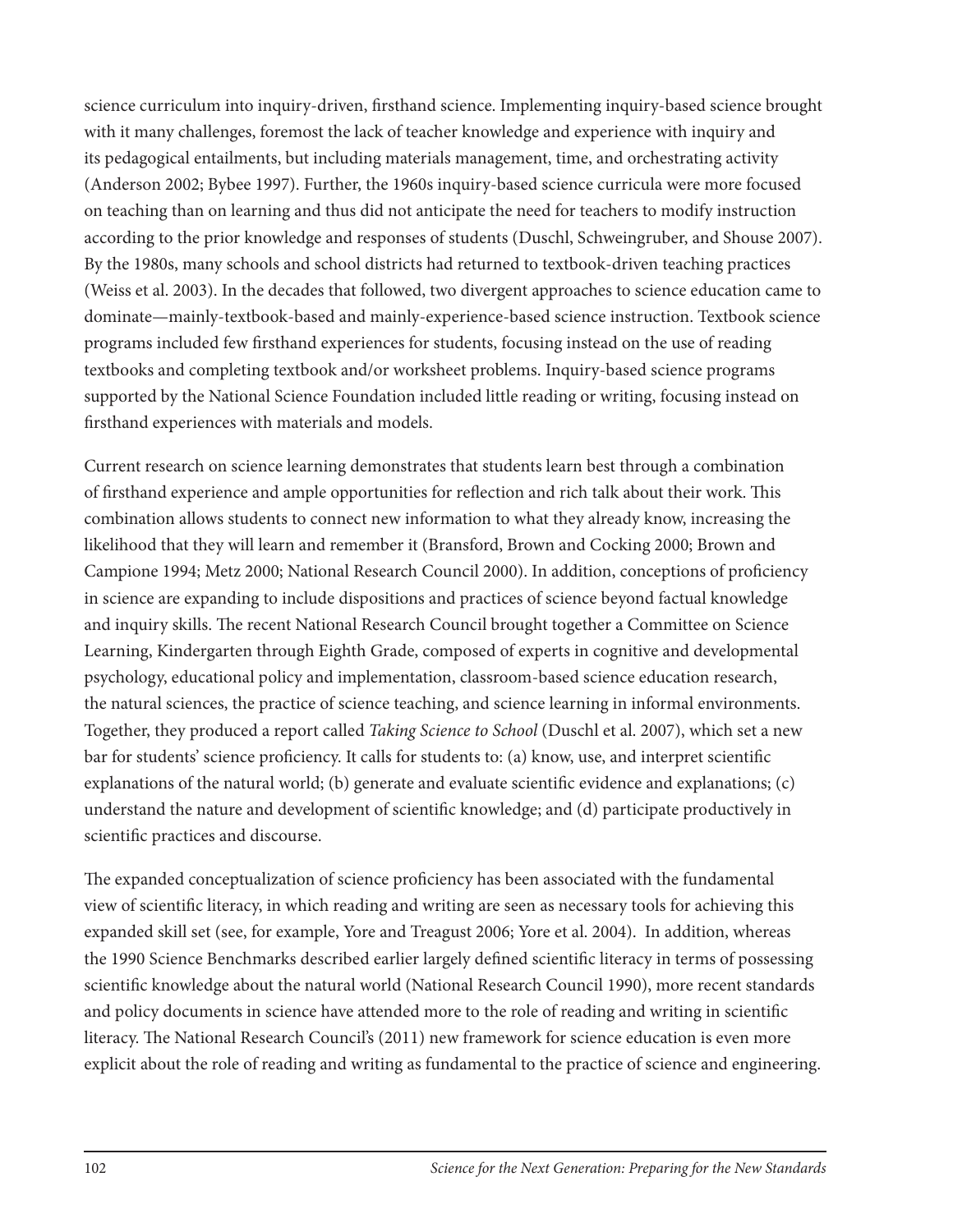## **Literacy as Tool for Scientific Inquiry**

One key to navigating the historical divide between textbook and inquiry science is the appropriate positioning of reading and writing as tools for engaging in science inquiry, rather than as ends unto themselves. In a comprehensive survey about elementary science instruction, less than half the teachers reported that learning inquiry skills was a major objective of their classroom instruction and only about half of the teachers reported engaging students in firsthand experiences on a weekly basis (Fulp 2002). It is this kind of inattention to inquiry at the elementary level that has made inquiry-based science educators wary of increasing attention to reading and writing of texts in science. However, it is possible to use literacy instruction and activities in ways that increase and deepen students' involvement in inquiry. Literacy activity and instruction in science should engage children and youth in making sense of scientific texts in the service of inquiry informed by the ways that scientists' use reading and writing to inquire about natural phenomena. Although scientists often engage in unstructured explorations of the natural world, formal investigations are always framed by other investigations. No scientist simply walks into a lab and starts manipulating materials, tools, and phenomena. Scientists situate their work in that of other scientists, and they learn about the work of others largely through reading. Texts are the artifacts of past investigations and are used for inductive reasoning about scientific phenomena. Scientists use texts to generate questions that advance the design and enactment of new lines of investigation or to provide the background necessary for replication. Most scientists also write regularly to keep track of their investigations and, later, to go public with their work.

In light of the centrality of reading and writing to the work of inquiring in science, it is clear that the attempt to protect inquiry-based science from the incursion of text is both inauthentic and unproductive. Science instruction can engage children and youth in making sense of and producing scientific texts as an integral part of scientific inquiries. Both firsthand experiences and text-based work can be viewed as part of investigations when they are positioned as methods of answering meaningful scientific questions. In such contexts, literate practice is not simply the passive receipt of information about science, but rather a process of actively making meaning of science. When science literacy is conceptualized as a set of tools for inquiry and situated in the context of ongoing investigations, children and youth can engage in authentic disciplinary practices such as:

- <sup>n</sup> Reading to find out what other scientists know about a topic in order to formulate questions for investigation;
- Reading to find evidence to support and/or refute their own or others' explanations with data;
- n Reading to learn about methods of inquiry that they can use in their own investigations;
- $\blacksquare$  Reading to gather information that can inform their investigations along the way;
- <sup>n</sup> Writing to document their methods, observations, and results;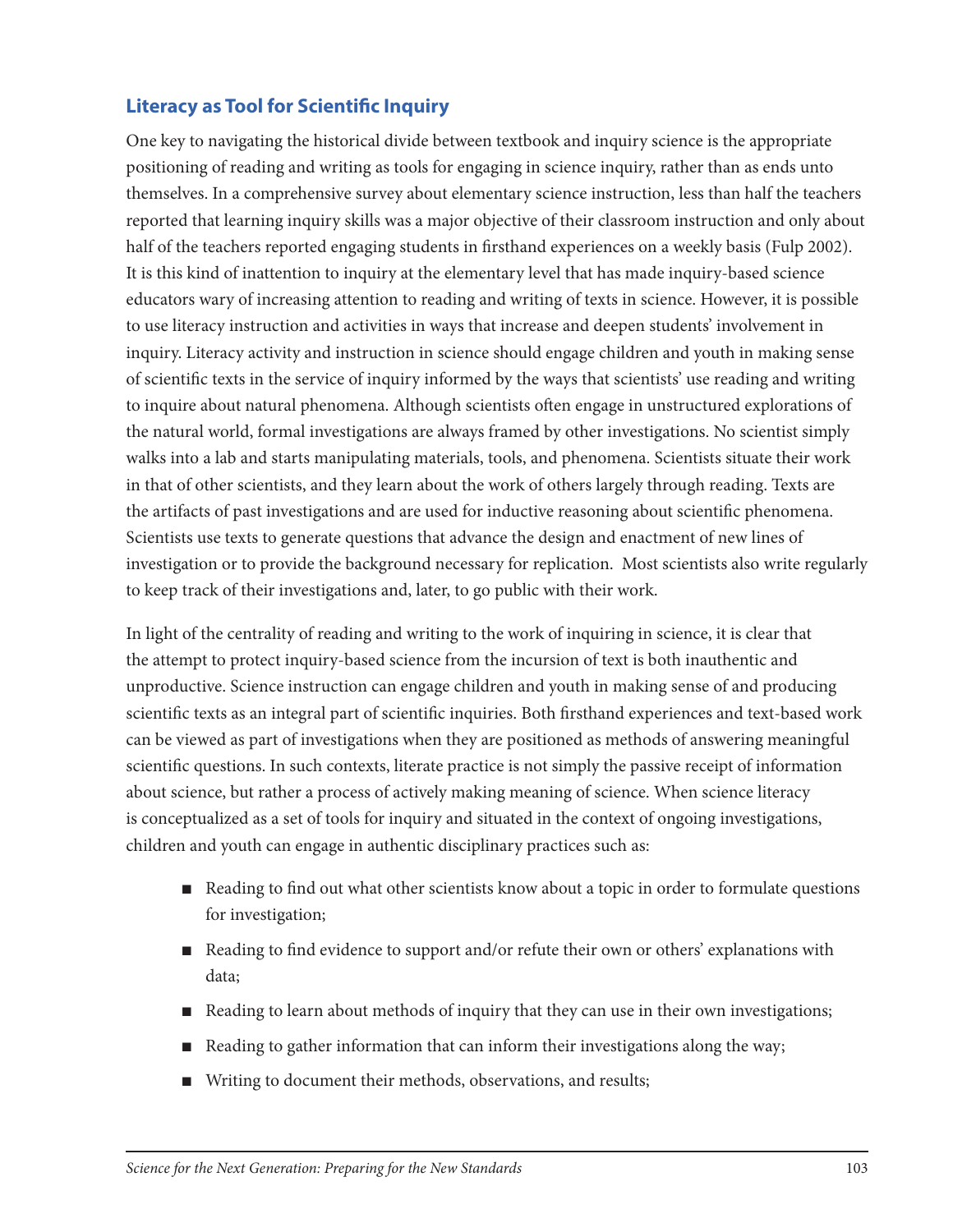- n Reading to follow curiosities that may someday lead to more formal investigations;
- <sup>n</sup> Reading to learn about how scientists think about the natural world, how they shape inquiries, and how they interpret evidence;
- Writing to make sense of their results and wrestle with complicated ideas;
- <sup>n</sup> Engaging in discussions with colleagues (classmates) to plan and make sense of their investigations;
- <sup>n</sup> Writing to communicate their findings and connect their investigations to a wider world of scientific phenomena, knowledge, and research;
- Engaging with public discourses on topics that concern science;
- Reading and writing to imagine science identities and lives; and
- <sup>n</sup> Reading and writing as part of inquiries that address problems in their communities that concern science.

We want to emphasize that although reading is often privileged over writing in discussions of scientific literacy, constructing texts is as important as understanding them. Writing plays a critical role in documenting investigations, and it is a critical tool of sense-making and communication. Curwen, Miller, White-Smith, and Calfee (2010) report on a professional development program designed to help teachers use the Read-Write Cycle to develop students' metacognition in science. Teachers engaged third through fifth grade students in learning about and using a variety of reading comprehension strategies in their science and in using graphic representation and writing to organize their ideas about the content after reading. The students also used writing to synthesize and reorganize their knowledge over time. Teachers involved in a design experiment reported that students who participated in the project became more deliberate and conscious as they approached the cognitive demands of content area texts and were better able to build conceptual generalizations across texts.

In addition to supporting the development of science understandings within and across texts and firsthand experiences, producing one's own representations (e.g., in notebooks, diagrams, charts, and reports for others to read) helps students understand how and why scientists think and write the way they do (Miller and Calfee 2004). For example, in work with middle and high school youth in Detroit (Moje et al. 2004), teachers regularly ask students to evaluate whether their written representations refer back to the hypotheses they made, whether they made the data evident, and whether they have provided valid reasoning to support their claims. When students have to defend their claims to one another, they begin to recognize the value of clear and explicit representations of what they found (Osborne 2010).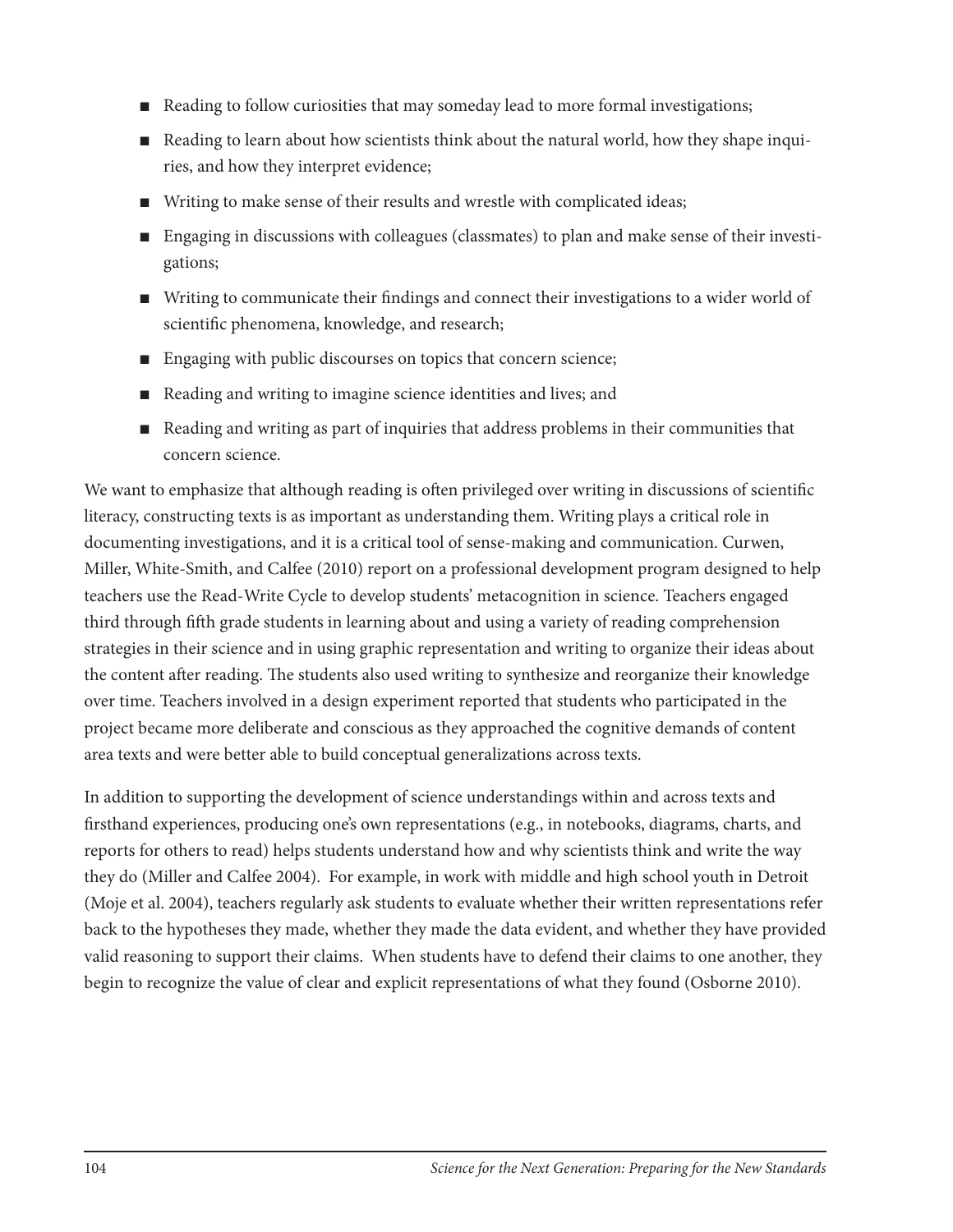## **Science as a Site for Enhancing Literacy**

The most important reason to engage with a more fundamental perspective on scientific literacy is that it is a better reflection of scientific practice than either the memorization of scientific facts or firsthand inquiry alone. It is also important to note, however, that such a view also represents a significant advance for literacy learning. Just as literacy tools and artifacts can enhance the acquisition of knowledge and inquiry in science, so too can science provide an ideal context for acquiring and refining literacy tools.

For decades reading instruction was grounded in a "generalist notion of reading" (Shanahan and Shanahan 2008, 41). In a generalist view, reading is understood as a set of skills that can be applied to different texts for different purposes. The implicit assumption in this view is that students who are taught to read texts (mainly narratives) they encounter in basal readers will later fluidly transfer their reading skills to content-area texts. This view has been called into question—particularly in recent years—by reading educators who, motivated in part by a robust body of research that indicates that reading comprehension is shaped by literacy experiences with particular text genres, disciplines, and discourses, have expressed concern that the emphasis on fictional literature to the exclusion of nonfiction text genres has failed to prepare students for the texts and tests of later schooling (Alvermann 1991; Alvermann, Moore, and Conley 1987; Herber 1978; Rand Reading Study Group 2002; Santa and Alvermann 1991). Those who study the use of informational text have argued that the balance of texts in early reading should better reflect the balance of texts that students will encounter in later grades and in their lives outside of school—contexts dominated by nonfiction text genres (e.g., Duke and Bennett-Armistead 2003).

Several recent reports on reading and adolescent literacy have also called this generalist view of reading into question, arguing for more attention to text- and discipline-specific reading practices (e.g., Alliance for Excellent Education 2010; Heller and Greenleaf 2007; Rand Reading Study Group 2002). These reports point to the need not only to get started early with discipline-specific reading and writing, but also to continue to support students' development of literacy skills beyond the early elementary years. The emphasis here is not simply about helping students decode or comprehend content-area textbooks; it is about supporting students in learning to read and write in ways that will specifically foster involvement in disciplinary learning (Carnegie Council on Advancing Adolescent Literacy 2010; Common Core State Standards 2010; Lee and Spratley 2010).

Several scholars (e.g., Duke 2000; Moje 2007; Schoenbach and Greenleaf 2009; Shanahan and Shanahan 2008) have argued that without systematic attention to reading and writing within subjects like science and history, students will leave schools with an impoverished sense of what it means to use the tools of literacy for learning or even to reason within various disciplines. Science provides a setting in which students are intellectually obligated to draw inferences, construct arguments based on evidence, infer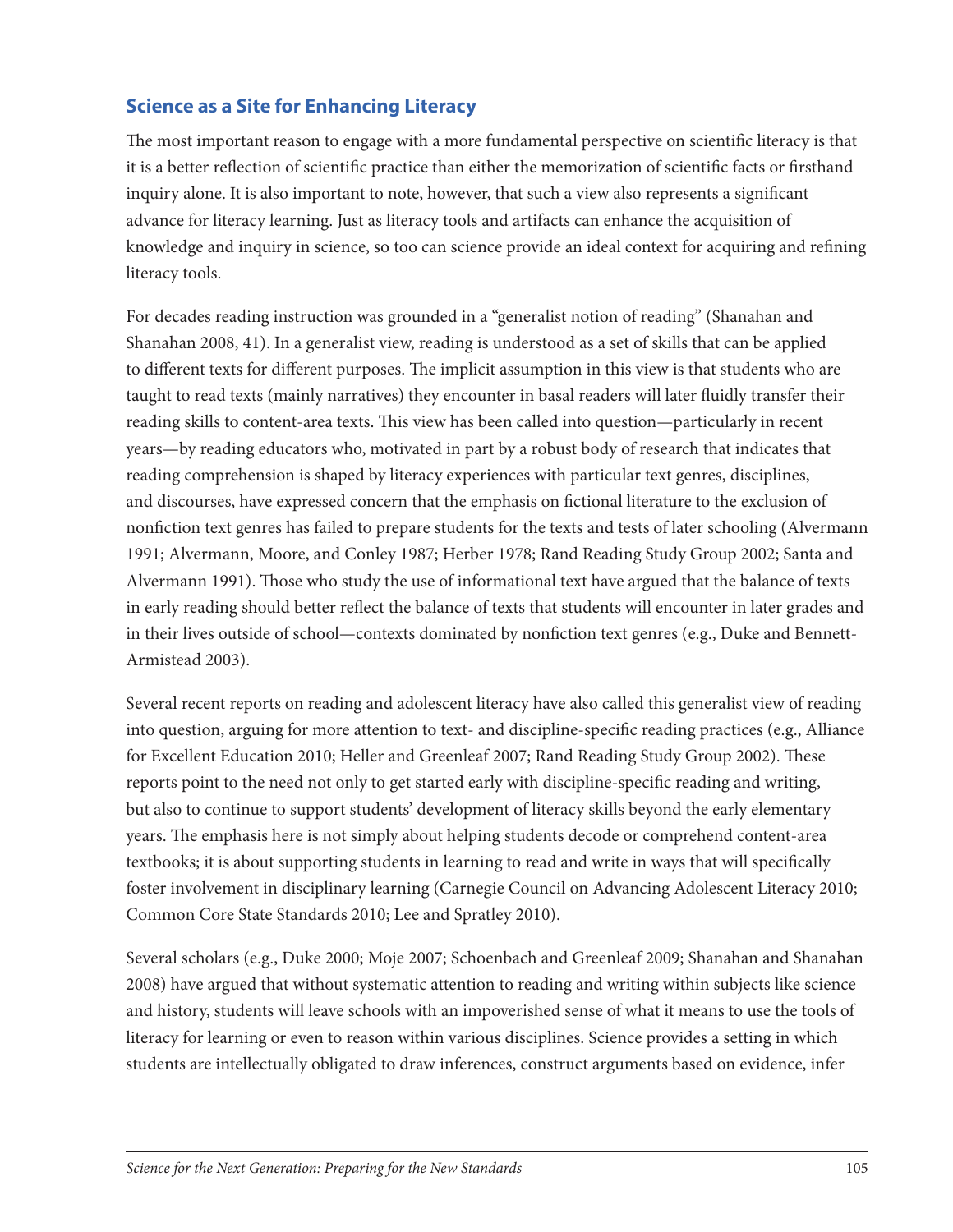word meanings, construct meaning from text, and use their reading and writing from within and across texts to make sense of observations in the world —the very skills required as good readers and writers. Students fine-tune their literacy tools not only when they read and write science texts but also when they engage in science investigations precisely because so many of the sense-making tools of science are consistent with, if not identical to, those of literacy (Goldman and Bisanz 2002).

In spite of the many calls to begin instruction with disciplinary literacies in the elementary years, there are some significant obstacles. Perhaps the most significant obstacle to the development of scientific literacy in the early years of schooling is the scarcity of any form of science teaching at the elementary level. Elementary students too often are excluded from developing scientific literacy in *either* the derived or fundamental senses. The status of science teaching in elementary classrooms has been severely influenced by the zeal with which the No Child Left Behind (NCLB) initiative promoted reading and math over science and other subjects, leaving precious little time for science (McMurrer 2008; Tugel 2004). This has changed the landscape of the school day, prompting some educators to suggest that elementary science has fallen into a "quiet crisis" (Feller 2004; Toppo 2003). Even before changes to elementary classrooms prompted in part by No Child Left Behind (NCLB) legislation, elementary teachers devoted an average of less than two hours per week of instructional time to science (Fulp 2002). And, there were indications that time devoted to science was declining. In a large-scale survey study of the impact of NCLB on elementary classroom instruction, 29% of the districts surveyed reported that they had reduced instructional time devoted to science in order to allocate more time to reading and mathematics (Rentner et al 2006). A 2008 national survey revealed that a majority of elementary schools decreased the time allotted to science by 15 minutes per day whereas time for reading and math was increased by a like amount (McMurrer 2008). In a recent study of teachers in Northern California, Dorph, Goldstein, Lee, Lepori, Schneider, and Venkatesan (2007) found that 80% of the 923 elementary teachers surveyed reported that they spent less than one hour per week teaching science.

The renewed emphasis on language arts and mathematics and the onset of yearly, multiple-choice testing in those subject areas make it difficult for schools to promote science teaching at all, much less inquiry-based teaching. The science assessments that have been added to the state assessment batteries at the elementary level, like the literacy assessments before them, are multiple-choice tests that privilege the assessment of facts over concepts or knowledge frameworks. The combination of high stakes (rewards and sanctions based on performance) and low intellectual challenge (the factual character of the vast majority of test items) will compel teachers to eschew deep inquiry in favor of content coverage (Weiss et al. 2003). As a result, the status of science instruction at the elementary level should be a major concern for all literacy and science educators. If we want to make progress toward the goal of scientific literacy for college, career, and citizenship, we need to start earlier, when students' curiosities about the natural world are first ignited.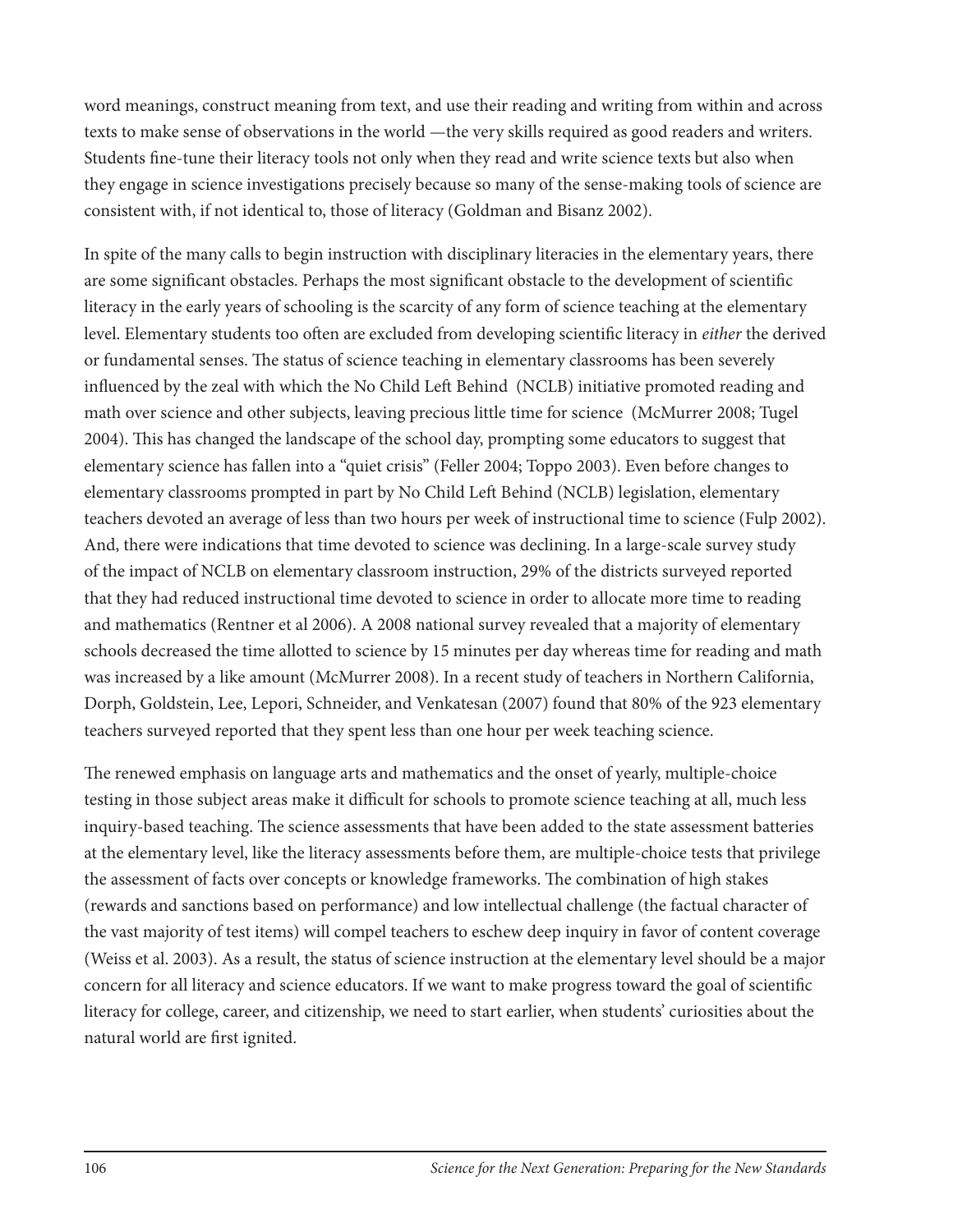## **Getting Started Early**

While there are still many impediments to increasing attention to literacy in middle and high school science classrooms, secondary science initiatives are beginning to attend to fundamental scientific literacy development for adolescents. Recent policy initiatives have supported interventions for struggling reading and efforts to develop the ability of secondary teachers to support students' literacy development (Moje 2008). However, few science educators, literacy researchers, policy makers, or practitioners are attending to the development of fundamental scientific literacy for elementary students, though there is ample evidence that they should.

In this section, we will describe several programs of instruction that enable students to get started early in school with scientific literacy. We will focus mainly on the instructional routines employed in each, though it is important to note that all of these programs come with the virtue of having experimental evidence of their efficacy in supporting students' learning in both literacy and science. The instructional programs described below share key ingredients: they are embedded in inquiry-based science instruction and are driven by significant questions about the natural world; they engage learners in using text and firsthand experiences to answer these questions; and they provide explicit instruction in the reading and/or writing of science texts in the context of these investigations.

#### **Concept-Oriented Reading Instruction (CORI)**

For more than 20 years, Guthrie and colleagues have been refining and studying CORI, an elementarylevel program designed to promote a number of literacy goals through the use of broad interdisciplinary themes (Guthrie and Ozgungor 2002), primarily drawn from science curricula, such as exploring the impact of humans on animal habitats. CORI instruction begins with content knowledge goals within a conceptual theme. Firsthand experiences related to the theme are typically used to generate interest in the topic. Students generate questions about the theme and use reading and firsthand investigations to answer their questions. As students engage in these investigations, CORI teachers provide explicit instruction in reading strategies, such as questioning, activating background knowledge, searching for information, summarizing, and synthesizing information in order to communicate with others. One goal of the CORI program is for students to experience how the information they obtain from firsthand activities and the information they acquire from reading can work together to deepen their understanding of a science topic (Guthrie 2001; Wigfield et al. 2004). For example, during a unit about how animals survive in different environments, CORI students dissect owl pellets to learn what owls eat. As they do this, the teacher encourages them to ask questions about owls and other birds. The students record their questions in their science journals, and seek out books to help answer the questions. As students engage with the texts, the teacher explains how the features of informational books—such as indices and headings—can help them find answers to their questions. The teacher guides students to understand the organization of the text at the paragraph level, as well, explaining that paragraphs in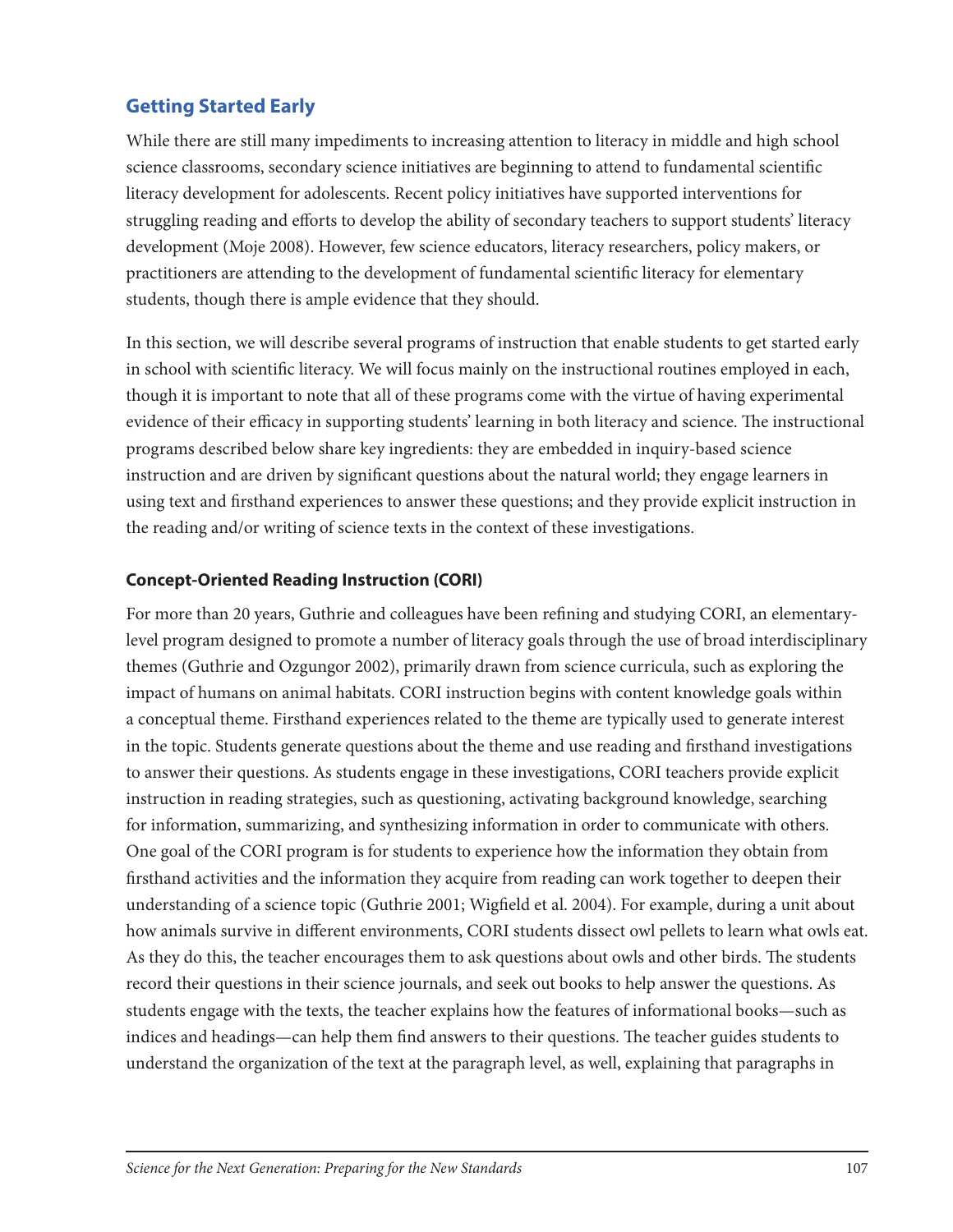informational texts often begin with a general principle and then provide details and examples. Students share their questions and answers as a class, and the teacher helps the students form links back to the theme of survival in different environments.

Of particular interest in the CORI program is the pivotal role of motivation supports, such as student choice (about tasks and texts) and collaboration (sharing questions, texts, and information), in advancing students' learning in both science and literacy. CORI has been shown to increase students' concept learning in science, their reading motivation, their use of productive inquiry strategies, and their overall text comprehension compared to control classrooms with separate science and literacy instruction (Guthrie et al. 2004).

#### **Guided Inquiry Supporting Multiple Literacies (GIsML)**

Palincsar and Magnusson (2001) engaged in a multi-year program of research on the ways that handson (firsthand) experiences and text-based (secondhand) experiences can together support students' conceptual understandings and scientific reasoning. In GIsML professional development, elementary teachers learn to engage students in cycles of investigation guided by specific conceptual questions, establishing the classroom as a community of inquiry. GIsML emphasizes sustained involvement in investigations of significant questions in science—e.g., What influences the motion of a ball down a ramp? How does light interact with objects? What changes make sounds different? (Palincsar and Magnusson 2002a, 2002b, 2002c). Within an investigation, students engage in an inquiry sequence in which they prepare to investigate, collect, and analyze data, prepare to report their findings, and report (Hapgood, Magnusson, and Palincsar 2004). The investigations combine firsthand explorations of the natural world with secondhand experiences through the use of a fictional working scientist's notebooks. The notebook texts, which include exposition, narration, and representations of data, are a kind of "think-aloud" by a scientist as she engages in her own investigation of the guiding questions (Hapgood, Magnusson, and Palincsar 2004). After students investigate scientific questions firsthand, they consult text to learn how the scientist has interpreted similar evidence. The notebooks engage students in interpreting data along with the scientist and inform students' answers to the guiding questions by adding confirming evidence, new ideas, and, sometimes, contradictory evidence that students must reconcile with their own observations. Students use discussion and further investigation to make sense of similarities and differences. The texts also model a scientist using secondhand materials, reading and interpreting with a critical stance, and drawing conclusions from multiple sources of evidence. The notebook texts provide many opportunities to engage with different kinds of representations of data, such as tables and diagrams. In one GIsML unit described by Hapgood et al., second graders investigated factors that influence the motion of an object on an inclined plane. In this unit, the scientist's notebook text took the form of a big book. The book described how the fictional scientist, Lesley Park, came to wonder about motion through her experiences in the world and how she followed up her wonderings with investigations using ramps and balls. The students were encouraged to engage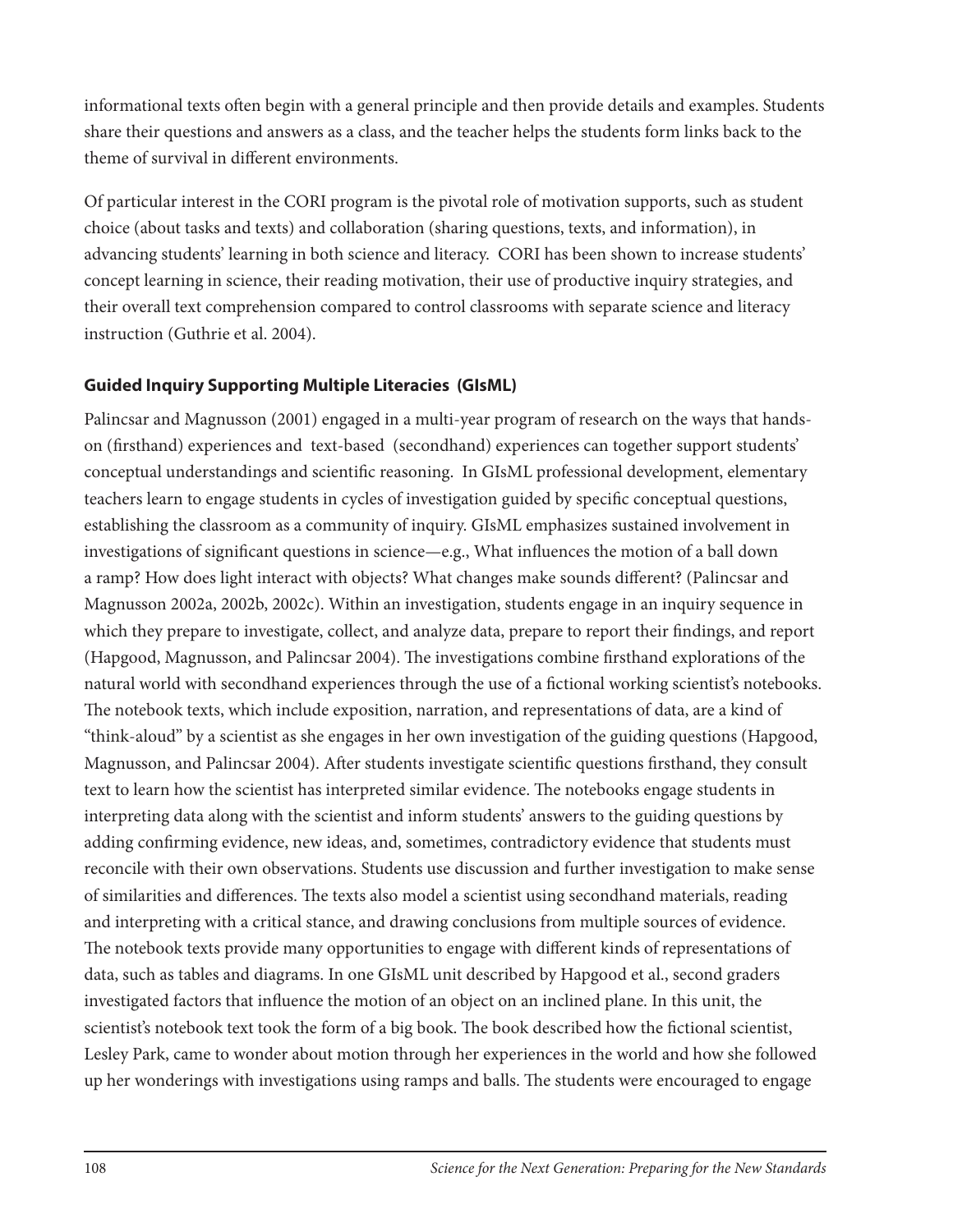with the text in a highly interactive manner, making predictions and claims, critiquing the scientist's reasoning, and using Lesley's tests as a model for their own firsthand investigations. Over the course of the unit, which involved the reading of two scientists' notebooks and engaging in several firsthand experiences, students developed important skills of scientific literacy, including interpreting firsthand and secondhand data and leveraging those data as evidence and making sense of multiple forms of representation. In a separate quasi-experiment comparing fourth graders studying light in either a GIsML or a "considerate text" (i.e., especially well-written, cohesive text) treatment, GIsML researchers found that students learned more in the GIsML instruction than in the considerate text condition, concluding that the notebooks promoted talk that led to greater engagement and, ultimately, improved understanding (Palincsar and Magnusson 2001).

#### **In-depth Expanded Applications of Science (Science IDEAS)**

Romance and Vitale (1992, 2001) developed the IDEAS model of integrated science/language instruction for elementary students, which replaces the time allocated for traditional literacy instruction with a 2-hour block of science that includes literacy skills. The science instruction is conceptfocused and involves firsthand experiences, attention to science process skills, discussion, reading comprehension, concept mapping, and journal writing. Particularly notable in the Science IDEAS model is the planning process that teachers use to create IDEAS units. The teacher begins by creating a concept map around a core science concept, such as evaporation. Often, the teacher will write ideas related to the key concept on sticky notes and move them around until they form a network of related ideas. The resulting concept map serves as the blueprint for the design of the unit. The teacher uses the concept maps to plan instructional experiences, taking into account what the students know and how the concepts connect to students' everyday experiences. IDEAS teachers annotate the concept map with ideas for firsthand investigation, writing opportunities, and reading opportunities—all in the interest of building students' conceptual understanding. For example, in an evaporation unit, students might learn that heat is a factor in speeding up evaporation by observing that a wet paper towel placed near a heat source will dry more quickly than a paper towel placed away from the heat. The students might write in their journals throughout the unit, documenting the results of their firsthand investigations and explaining how each of the firsthand experiments helped them understand something new about evaporation. Students might read a text to learn more about the process of evaporation at the molecular level, engaging in a careful sentence-by-sentence discussion of the ideas and of how the text communicates those ideas. The students might reorganize ideas from text using manipulable concept maps. In doing so, they come to better understand both the organization of the concepts and the ways that concepts are encoded—and can be decoded—in science text. Several multi-year efforts with students in grades one through five show that Science IDEAS students outperform students receiving segregated language arts and science instruction on standardized reading and science tests.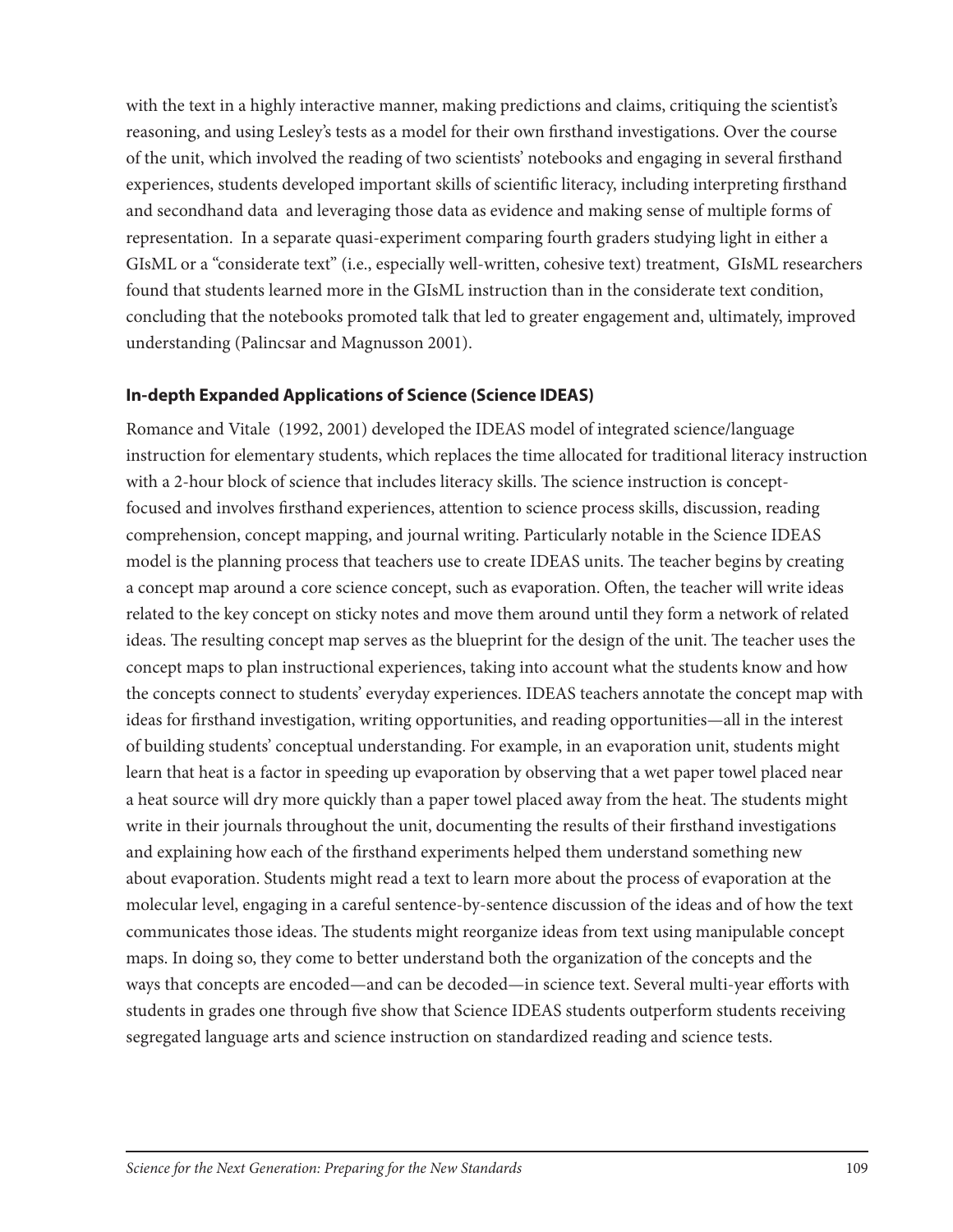## **Seeds of Science/Roots of Reading (Seeds/Roots)**

Seeds/Roots (see Cervetti et al. 2006) began as an attempt to embed inquiry-oriented reading, writing, and language activities within the already successful GEMS (Great Explorations in Math and Science) K-8 inquiry-based science program. The program is based on the fundamental principle that reading, writing, and discourse are best enacted in science as tools of inquiry. Students use firsthand experiences, reading, writing, and discussion to answer meaningful science questions. For example, in one unit about light for third and fourth graders, students investigate the question, "How does light interact with different materials?" by

- $\blacksquare$  investigating with flashlights and materials;
- using their growing knowledge of text features to search a reference book with data on light's interactions with other materials;
- n recording their evidence from both firsthand and text sources; and
- $\blacksquare$  engaging in discussions about their evidence.

As they engage in this investigation, they also read a book about why communication among scientists in general and disagreement in particular are important for moving science ahead. In another unit, students conduct an inquiry into the best ingredients to use in designing a mixture that will serve as glue. As they conduct their hands-on investigation, they read a book entitled *Jess Makes Hair Gel*, in which the protagonist demonstrates stamina and persistence in trying to find the right set of ingredients to make hair gel to control his unruly hair. The lesson they take away from the reading (you have to be systematic and persistent when you are engaged in design research) applies directly to their ongoing glue-making investigation. They also encounter "models" of how to record their ongoing methods and observations; those skills will prove useful in completing their unit assignment.

Across two experiments comparing Seeds/Roots with a content-controlled inquiry science comparison group, the curriculum-based Seeds/Roots program demonstrated advantages on measures of science understanding and vocabulary acquisition, with a less consistent advantage for reading comprehension for students in grades 2-4 (Cervetti et al. in press; Wang and Herman 2005). In the more recent of these studies, fourth-grade students using the Seeds/Roots curriculum also made significantly greater gains in their science writing than did students in a control condition.

#### **Lessons from Adolescent Programs**

It is no secret that much more work has been completed on issues of integration in middle and high schools than in elementary, if for no other reason than there is much more science curriculum and pedagogy available in those settings. And there are lessons to be learned--or at least hypotheses to be tested empirically--for those of us in elementary science and literacy. For example, Greenleaf and colleagues at the Strategic Literacy Initiative at WestEd have been developing models of discipline-based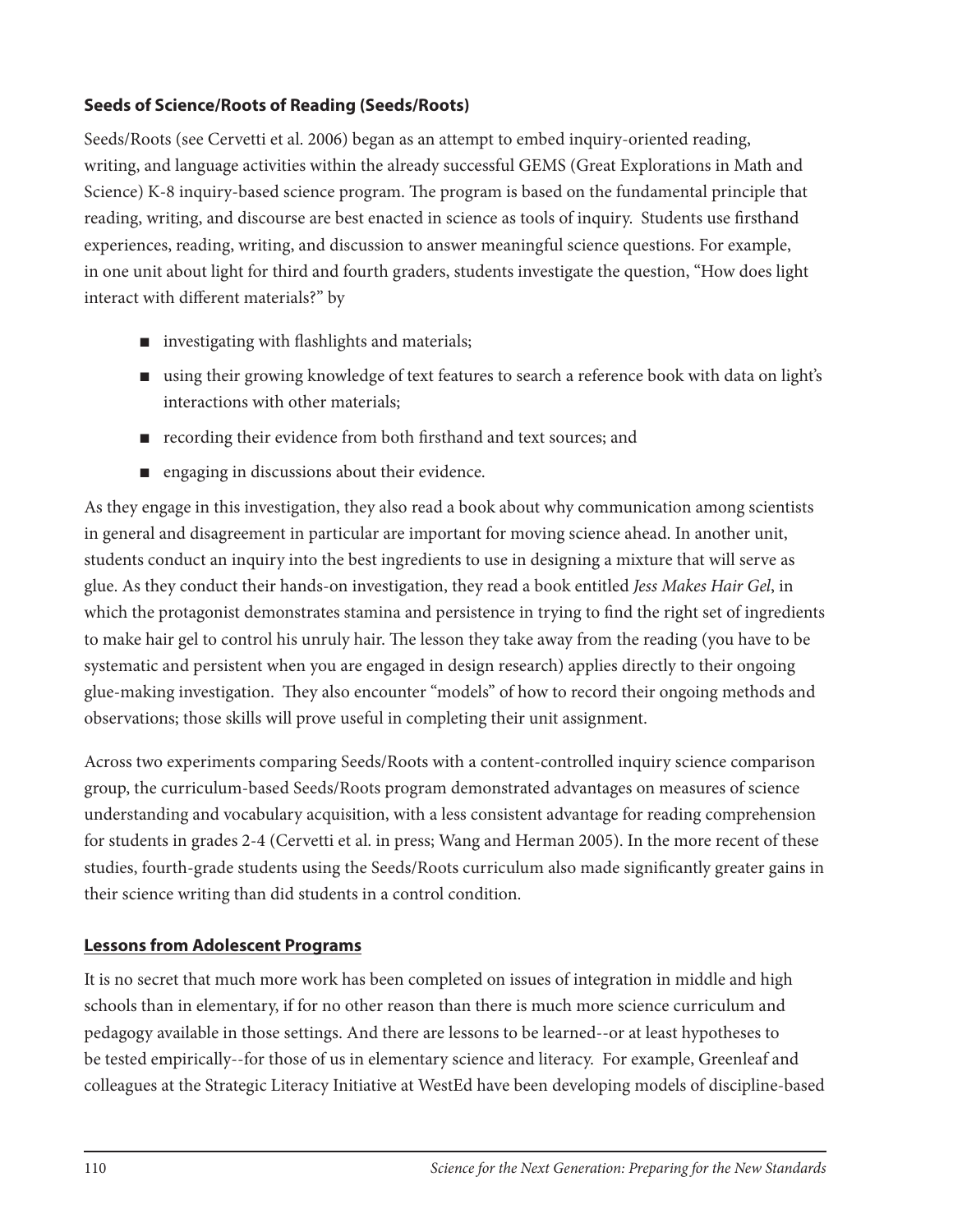literacy instruction and professional development (under the rubric of Reading Apprenticeship) to foster more engaged academic learning for underprepared students in secondary and post-secondary settings (Greenleaf, Brown, and Litman 2004). In this apprenticeship model, science teachers inquire deeply into what they do as readers and thinkers to derive meaning with complex science texts of varied kinds—including science explanation and exposition in scholarly journals as well as the diagrams, data arrays, mathematical expressions, and graphs that convey information. Teachers then learn classroom routines for engaging students in active inquiry and sense-making with such texts: routines for modeling and mentoring students in productive reasoning processes; fostering metacognitive awareness of comprehension problems and problem-solving processes; and for promoting collaborative discussions of science texts. A second example of an adolescent program that can inform fundamental scientific literacy instruction at the elementary level is the work of Moje and her colleagues with middle and high school youth in Detroit (Moje et al. 2004; Sutherland et al. 2006; Sutherland et al. 2006; Textual Tools Study Group 2006). Teachers involved in the project engage students in reading both scientific and lay-audience texts related to phenomena under study. The teachers also engage students in translating across multiple forms of representation, particularly as they gather data and formulate explanations to communicate their findings. When writing explanations from scientific investigations, students engage in peer review to evaluate whether their written explanations refer back to the hypotheses they made, to what extent they made the data evident, and the quality of reasoning they have provided for their claims. Writing in this way supports students in developing stronger science conceptual knowledge and better scientific explanations.

## **Summary**

This body of evidence demonstrates the promise of approaches to literacy and science instruction that are integrated in the service of inquiry, showing that it is possible to improve the instructional quality of both science and literacy teaching and learning. We are encouraged by the fact that other groups have found similar results (e.g., Anderson et al. 1997; Calfee and Miller 2004; Gomez and Gomez 2007; Pappas et al. 2002) documenting the efficacy of text and literacy activity within science curricula.

## **Planning Instruction that Supports Fundamental Scientific Literacy**

Increasingly, there are published curricula designed to support elementary students' development of scientific literacy. However, it is also possible to get started without the support of a comprehensive integrated curriculum. In this section, we outline a planning process that you might use to infuse an existing inquiry-based program with opportunities for scientific literacy development, using examples from a gravity unit.

1. Begin by mapping the inquiry-based science unit's goals and inquiry experiences in a list or a concept map. A map for a week-long unit on gravity might look something like this: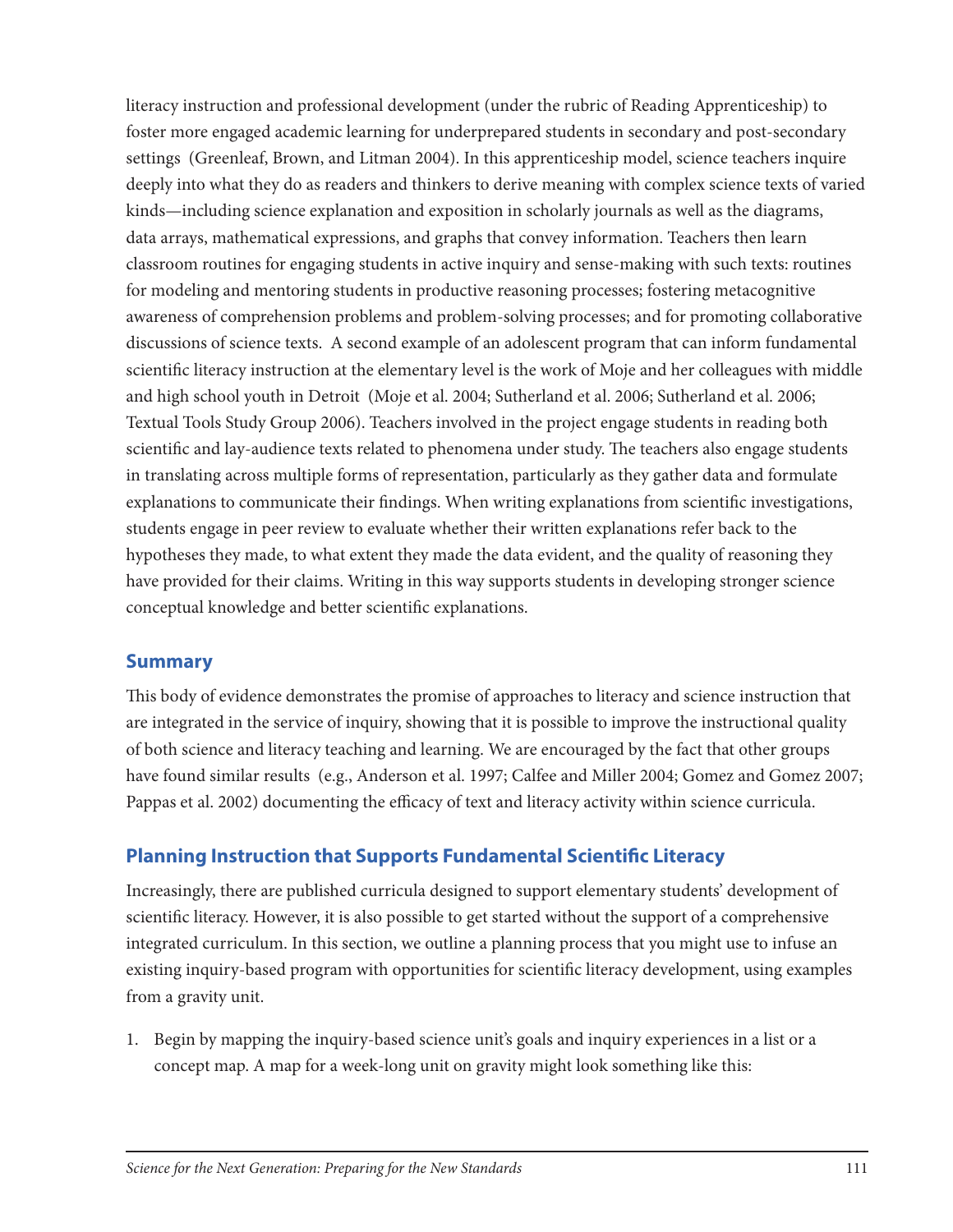

- 2. Look through the unit's inquiry experiences and associate each with concepts in the map. For example, in order to understand how weight and gravity are related, the unit might follow a period of open exploration with an activity in which students investigate the question, "Is there gravity on the moon?" by engaging in activities such as weighing different objects and using an Internet-based calculator to figure out how much these same objects would weigh on the moon. Try to ensure that every concept on the map is associated with firsthand experiences and that students have several opportunities with more extended inquiries in which they pose a question, gather evidence, and make sense of the evidence. You may wish to use web resources to augment your unit. NASA offers many resources for teachers and students, including the following sites:
	- nttp://www.nasa.gov/audience/foreducators/topnav/materials/listbytype/Gravity on Earth Versus. Html
	- <sup>n</sup> http://www.nasa.gov/audience/forstudents/k-4/stories/what-is-microgravity-k4.html
	- <sup>n</sup> http://www.nasa.gov/audience/foreducators/topnav/materials/listbytype/Why Do Astronauts Float Inside.html
	- <sup>n</sup> http://www.nasa.gov/audience/foreducators/topnav/materials/listbytype/The Constant Pull of Gravity.html
	- <sup>n</sup> http://www.nasa.gov/audience/foreducators/microgravity/home/toys-in-space.html
- 3. Review your grade-level science standards and augment the unit's goals so that it includes attention to science concepts, science inquiry skills, and understandings about the nature of science. For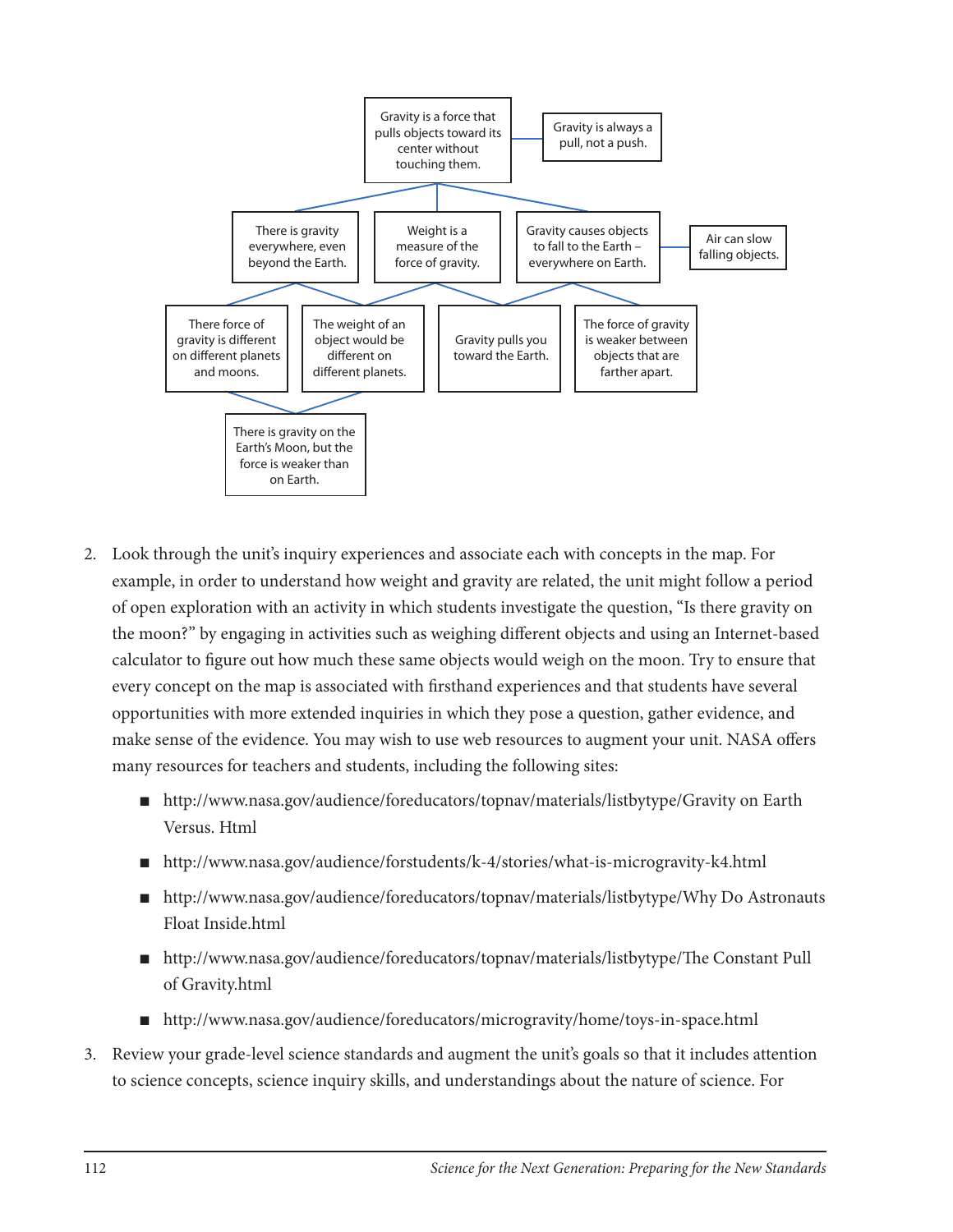example, the gravity unit might include goals such as observing and formulating questions based on observations, comparing and contrasting, and understanding that science knowledge is based on evidence. Identify opportunities in the unit to develop each of these skills and understandings. For example, as students read and engage in firsthand investigations, recor" evidence for key questions, such as "Does gravity pull on all objects with the same force?" on chart paper. Point out to students that scientists also gather evidence from different sources to answer important questions and build scientific knowledge.

- 4. Next, ask yourself, "How might reading and writing be used in ways that support students' involvement in this unit?" For example, students might benefit from reading about how scientists set up fair tests and observe systematically over time. Their investigations may also be enhanced by attention to writing about observations and augmenting observations with illustrations. If you think your students will struggle with the concept of gravity as an invisible force, they may benefit from the explanations and images that a trade text like *Gravity is a Mystery* by Branley and Miller offer. Make a list of these potential opportunities.
- 5. Look through your English language arts standards for learning goals that support your work in the unit. For example, the English language arts standards from the Common Core State Standards include many goals that can be supported through integration with an inquiry-based science unit, including goals related to integrating information gained from reading two or more texts, taking notes,; organizing information; and writing explanations. You might also include goals related to students' use of informational text features, such as headings, glossaries, and images. Look through your unit map with an eye to opportunities to infuse reading, writing, and talking. Add these experiences to your unit map.
- 6. Begin to identify science trade texts that fit with the themes of the unit. Look for texts that provide insight into the dispositions and processes of science (e.g., scientist biographies and discover narratives), as well as books that explain and illustrate science concepts. The following articles offer lists of excellent science trade books on a wide variety of topics:
	- Bircher, L.S. (2009). Reading aloud: A springboard to inquiry. *Science Teacher*, 76(5), 29-33.
	- Brassell, D. (2006). Inspiring young scientists with great books. *Reading Teacher*, 60(4), 336-342.
	- <sup>n</sup> Morrison, J.A., and Young, T.A. (2008). Using science trade books to support inquiry in the elementary classroom. *Childhood Education*, 84(4), 204.
- 7. Read an reflect on what you do to make sense of the reading materials you collect. Think about how you can model and mentor students in these same reading and reasoning processes. How can you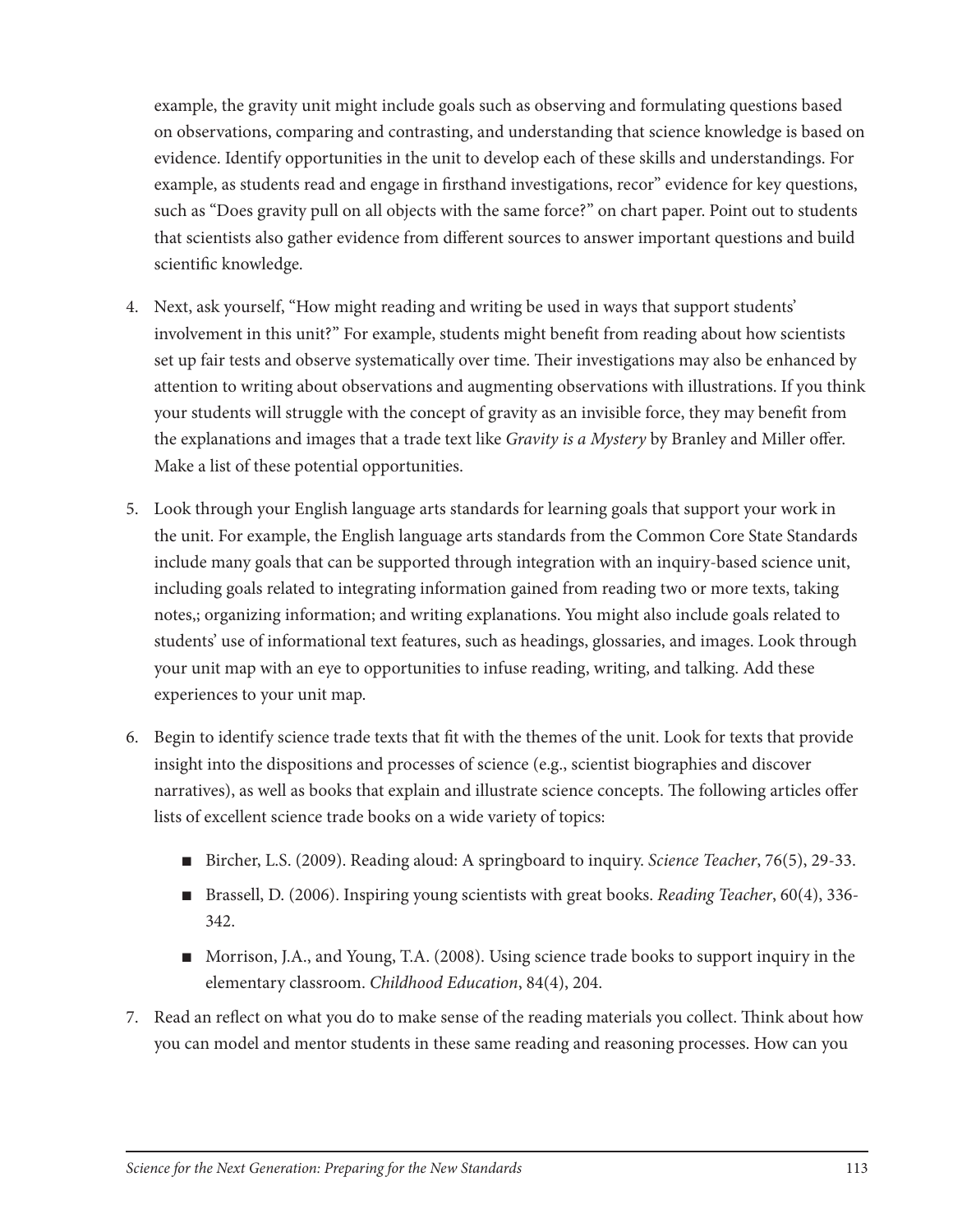share strategies for recording observations, overcoming the obstacle of unknown words in texts, or quickly determining whether a text will help answer a particular question?

8 Develop assessments that will help you track students' progress toward the unit's goals.

## **Moving Forward**

The path toward greater proficiency in science reading, writing, and inquiry for all students will necessarily travel through the classrooms of knowledgeable teachers who understand the vital role literacy plays in enhancing rather than replacing science learning and who can mentor their students in these practices. Teacher knowledge is the key to advancing student achievement. A number of programs are changing the ways that teachers are prepared and changing the instructional materials that are available to practicing teachers to invite stronger attention to language and literacy in science. Many of the efforts we describe in this section are situated in secondary education, but the insights gained from these programs are applicable to teachers across the K-12 spectrum.

#### **Initial Teacher Preparation**

Initial teacher preparation has often virtually guaranteed isolation between literacy and science instruction by teaching literacy methods and science methods separately. Moje and colleagues (Bain and Moje 2012; Moje and Bain 2011) have redesigned the secondary teacher education program at the University of Michigan to focus on building new teachers' understanding of the disciplinary practices supported by reading, writing, and reasoning, rather than treating literacy methods as a separate subject for teachers preparing to teach science or any other secondary school discipline. This redesign has afforded the opportunity for teaching interns to examine the texts of science, to plan instruction that integrates complex uses of text into inquiry, and to learn how to teach young people how to think, read, and write like scientists so that they can either pursue additional science training or act as responsible citizens in a world shaped by scientific decisions. Persuaded by the argument that such attention to the role of language and literacy in the disciplines should begin at the earliest levels of instruction, the university also recently funded the hiring of a cluster of elementary-level subject-area scholars who specialize in literacy instruction integrated into science and social studies.

Other projects to reconceive the approach to literacy instruction in teacher preparation programs are noteworthy. For example, Donahue (2003) and Braunger, Donahue, Evans, and Galguera (2004) describe a discipline-centered approach to courses for literacy methods, required for secondary teaching credentials. In dramatic contrast to traditional teacher preparation courses that maintain separate offerings for science and literacy teaching methods and offer literacy methods as a set of instructional strategies to help students access science content from texts, in these programs, literacy is promoted as a tool for active, inquiry-based science learning that can support students in acquiring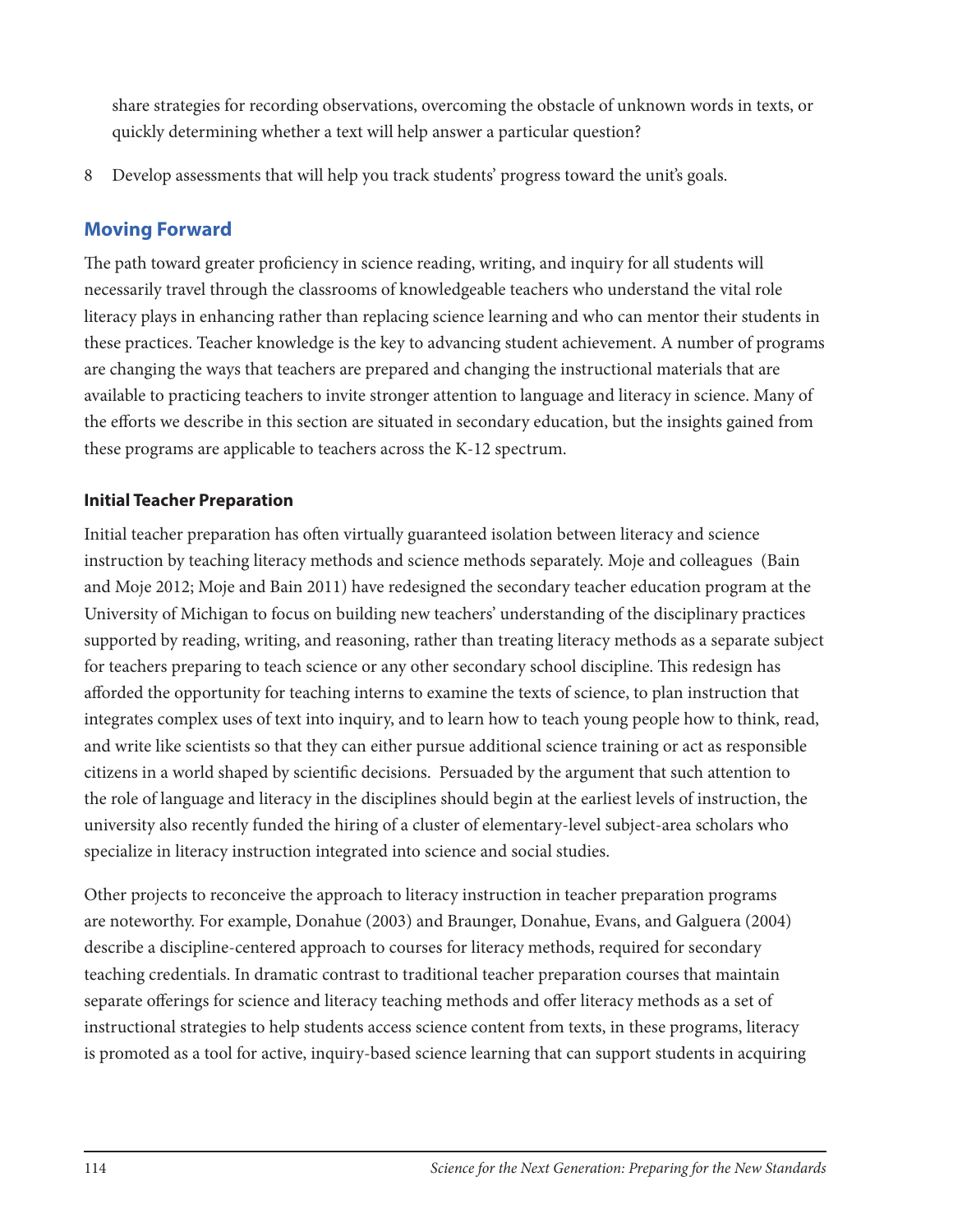science understandings and reasoning processes and a deeper appreciation for the nature of science investigation and knowledge.

#### **Ongoing Professional Development**

Because teaching is a professional enterprise, teachers continue to develop knowledge and craft of the profession as they teach, in part through their association with science colleagues or professional organizations, and in part through professional learning opportunities such as seminars and institutes. Although professional offerings available to learn new science content and approaches to inquiry abound, opportunities to learn to support students' development of science reading and writing skills and strategies are slim. Greenleaf and colleagues (e.g., Greenleaf and Schoenbach 2004) offer a model of what such professional development opportunities might look like. They have developed programs specifically designed to support teachers in developing more robust conceptions of science reading and its role in learning.

Merely teaching science teachers a collection of literacy strategies does not help and may actually hurt. Instead, teaching literacy in scientifically specific ways requires conceptual change for teachers. The challenge facing professional developers is to help teachers move to new ways of thinking and acting in the classroom to promote deep thinking and reasoning around texts and investigations and to learn to implement instructional routines that support scientific reasoning no matter the data of classroom reasoning – text or phenomenon or investigation.

Promoting deep thinking and reasoning among teachers (and their students) is facilitated when professional development appropriates inquiry processes, making the literacy/science connection and reasoning processes of inquiry themselves the object of ongoing professional inquiry. Central questions driving these professional inquiries for teachers include:

- For what purposes do scientists read and write?
- $\blacksquare$  What counts as text in science?
- What do we know and do as skillful readers and writers of scientific texts?
- <sup>n</sup> How can we make this knowledge and these processes apparent to our students?
- <sup>n</sup> How can we provide students with opportunities to practice and the mentoring and guidance they need to acquire these vital science literacy proficiencies?

By taking an inquiry stance as they investigate their own science literacy practices, teachers can simultaneously develop the insights and pedagogical moves they will need to mentor their students. A recent study affirms that these kinds of carefully designed learning opportunities for teachers can and do translate into increased achievement for students (Greenleaf et al. 2011).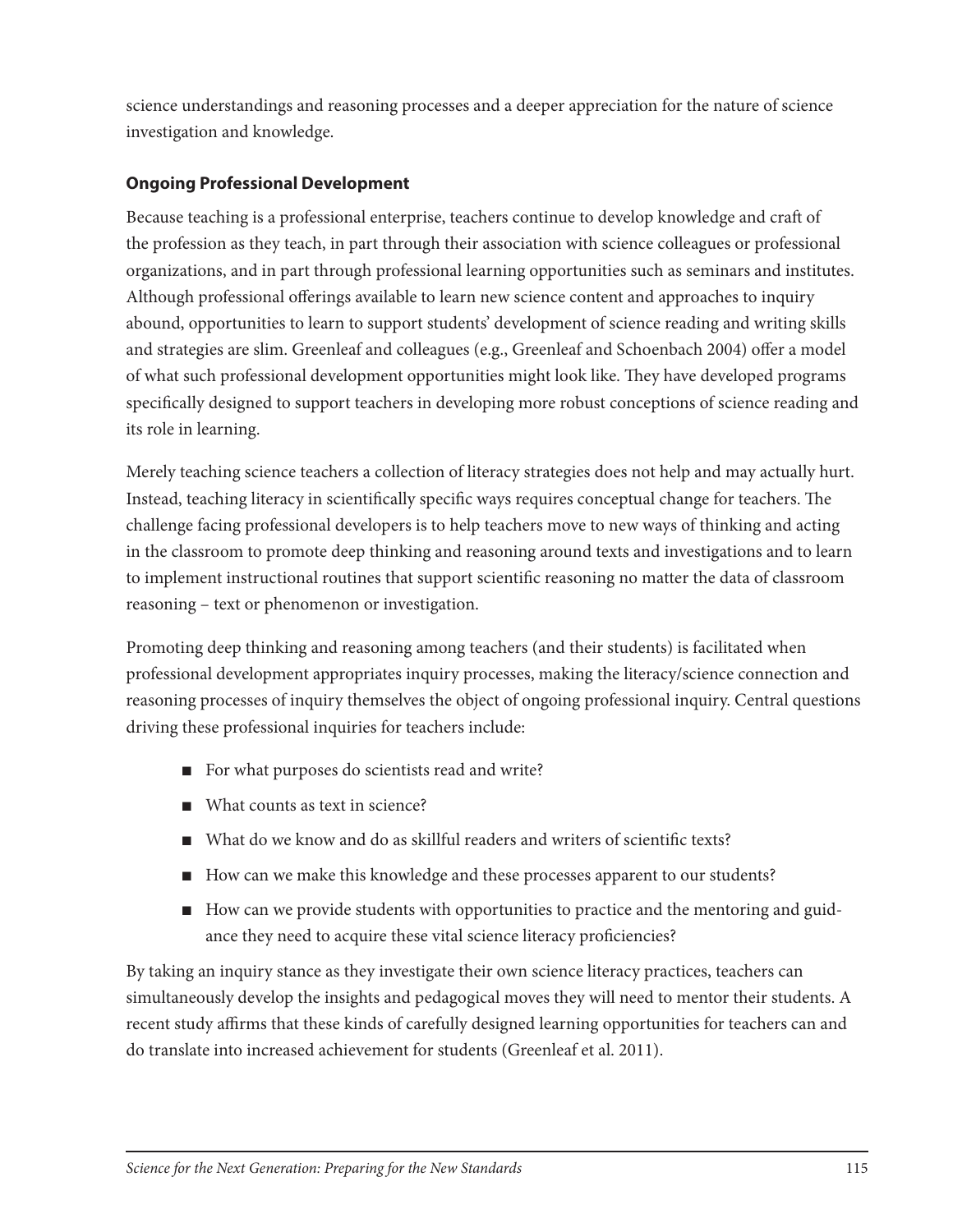One common misconception secondary science teachers hold about reading originates in the "expert blind spot" phenomena. Because these teachers are themselves disciplinary experts, instructional texts meant for students hold no mysteries or challenges for them. The ease with which science teachers are able to comprehend traditional science textbooks blinds them to the difficulties students may have. But when such teachers have an opportunity to dig into science writing that poses challenges for them, they begin to see that reading complex science text is neither automatic nor straightforward. Challenging texts require even knowledgeable science readers to put into play their many skillful problem-solving strategies, to marshal stamina and effort for the undertaking, and to maintain a high level of selfmotivation to stay with the task in order to gain new understandings (their first love). Teachers emerge from such engagements with new eyes for the challenges their students face with science texts, as well as a deeper appreciation of their own capabilities as science readers, capabilities they realize they can help their students gain. Teachers who undergo this experience as temporarily "disabled" also begin to recognize how poorly many of our textbooks represent authentic reading and writing about science (Schoenbach and Greenleaf 2009) and how difficult it would be for their English language arts colleagues to assume responsibility for mentoring and engaging students in the rigors and rewards of science reading. As developers of such programs of teacher preparation, Greenleaf and her colleagues have found that science teachers who are inquiry oriented can take up the text as another data source to investigate the natural world. Conversely, for science teachers who are text oriented, learning to carry out text investigations becomes a way into science reasoning and inquiry. Integrating science and literacy can thus be a back door into inquiry approaches for teachers who are not already inquiry-based science teachers. Such opportunities to investigate science literacy practices need to be made available to teachers on a broad scale.

#### **Curriculum Development**

In the past thirty years, policy makers, practitioners, and researchers have launched many inspired efforts to fundamentally reform K-12 science education with a focus on investigation and inquiry in keeping with the nature of science knowledge and activity. However, in these efforts, the quality of and role of reading and writing in inquiry are often overlooked, with primary attention placed on shaping hands-on investigations for students that will result in strong conceptual understanding. As discussed earlier, most of the NSF-funded, inquiry-based programs included little student reading material, perhaps as a reaction to the dominance of mainly-textbook-based science instruction. It is clear, however, that a new movement is underway. An increasing number of inquiry-based science programs for elementary students are introducing the use of texts in the form of science "readers" and science "notebooking"—including many NSF-supported inquiry-based curricula (e.g., Lawrence Hall of Science, n.d.; National Sciences Resource Center, n.d.). These materials are grounded in the understanding that science learning entails and benefits from embedded literacy activities and that literacy learning entails and benefits from being embedded within science inquiry. Further, some new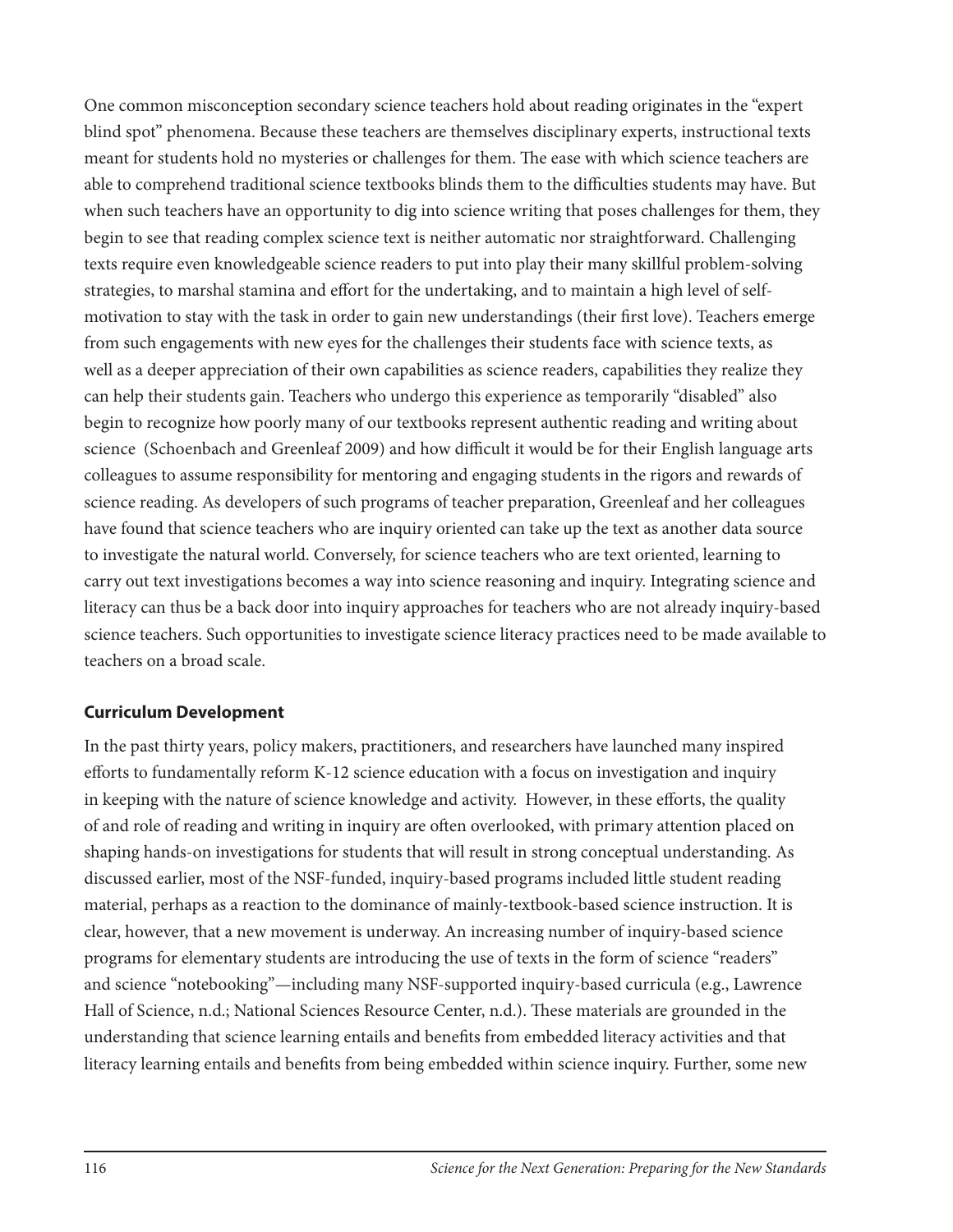curricula are designed to be educative for teachers, providing resources to learn needed science content, literacy practices, and pedagogies that support student learning (Cervetti et al. in press). Cervetti, Pearson, and their colleagues at the University of California, Berkeley, have developed a curriculum— Seeds of Science/Roots of Reading—for elementary grades that intertwines science and literacy learning. Seeds/Roots is driven by learning goals in science, including understanding science concepts, the nature of science, and inquiry, and by goals in literacy, such as understanding and using science text to support inquiry at every step of the inquiry cycle.

Similarly, Greenleaf and colleagues have developed discipline-based inquiry units to support ninth grade struggling readers to develop academic literacy proficiencies that explicitly model and support the ways of reading and reasoning vital to science learning and understanding. In a ten-week unit designed to mentor and engage students in science reading and reasoning processes, students investigate the factors contributing to the epidemic increase in obesity and diabetes among American youth and ways to reverse these alarming trends. As they investigate these factors, students learn how to make sense of varied science representations– data tables, demographic statistics, nutrition labels, diagrams of the digestive and endocrine systems, graphics such as the varied food pyramids produced by the CDC over time, timelines and maps. They use a broad set of texts including textbook excerpts, science reporting in the national media, monographs from the CDC and Department of Agriculture, authoritative websites from universities, NSF, and health commissions, learning to approach these texts critically as well as scientifically. As students investigate questions about risk factors related to diabetes and obesity, they keep their own diet and exercise journals, reflecting on how these factors relate to their own health and that of their family and friends, and how science understanding and literacy can affect people's ability to take charge of their own health.

#### **Assessment**

Finally, it is important to note that all the professional development in the world will have little impact if we cannot also create more balanced assessment portfolios for our accountability systems (NAE 2009). The inclusion of challenging performance tasks—tasks that involve extended inquiry (over several days), analysis of findings, and public reports of student work—would help to promote the very sort of inquiry that research documents as effective. As long as single-answer multiple-choice tests serve as the primary metric for measuring student learning and teacher quality, not only in science but in literacy as well, it will be difficult for teachers to take the risk of promoting genuine inquiry in their classes.

## **Inquiry as the Common Core**

As a final point, we emphasize that all of our suggestions for moving ahead are really suggestions for making inquiry the common theme of reform. Teacher learning is most profound when teachers can employ the very same inquiry processes for their own professional learning that they aspire to enact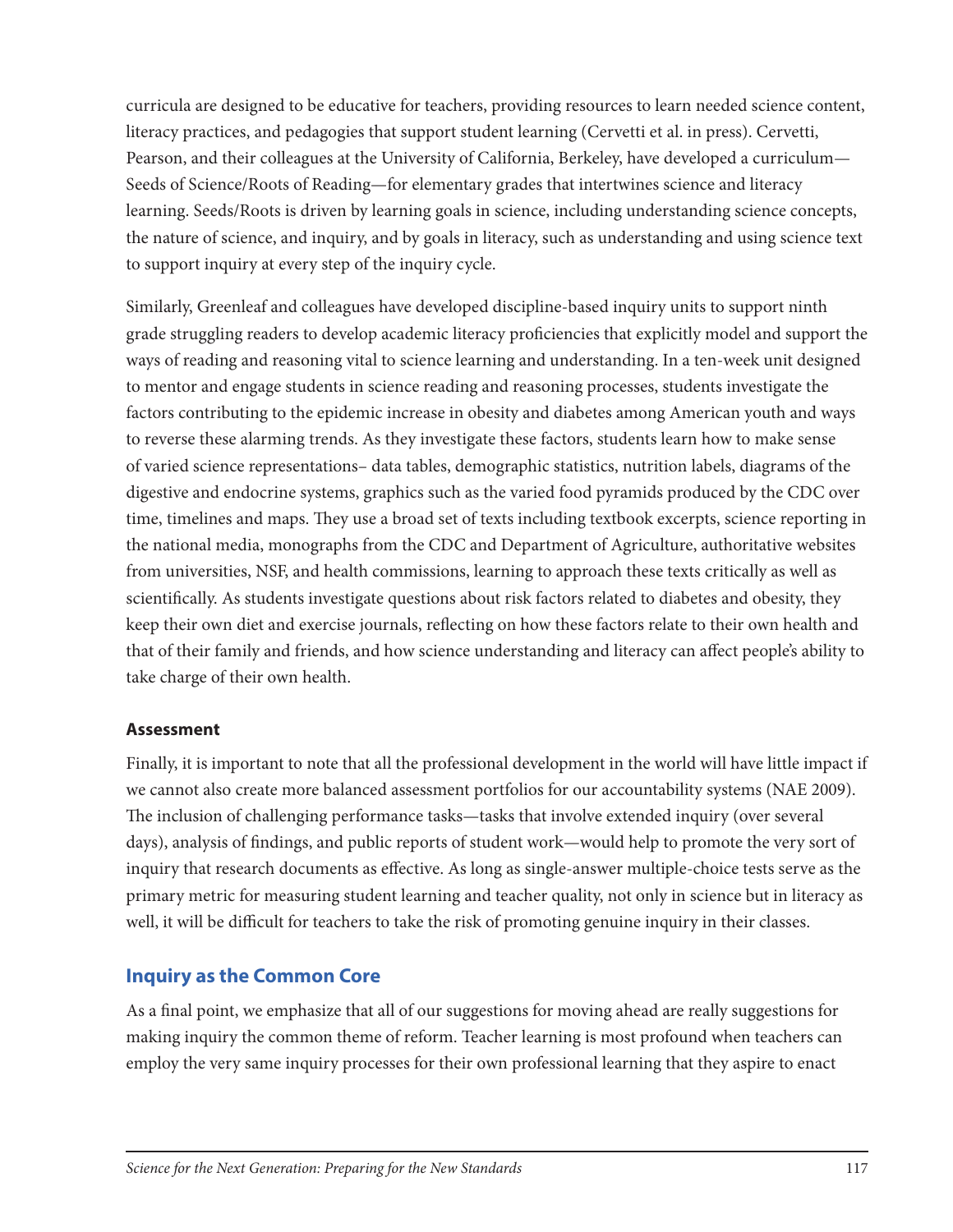with their students. By making their own learning about literacy and science pedagogy the object of inquiry, teachers can simultaneously develop the insights and pedagogical strategies they will need to mentor their students. Scientific literacy instruction of the sort supported by empirical research requires that the dispositions and practices of inquiry based science be appropriated for inquiry in reading and writing. And finally, we must reshape our assessment systems to better reflect the nature and goals of inquiry oriented instruction in both science and literacy. If we can manage all of these initiatives, we might be able to help teachers situate literacy and science each in the service of the other as students gain tools and proficiency in both. The agenda is surely daunting, but the costs of avoiding it are high and the rewards for pursuing it are substantial.

#### **References**

- Alliance for Excellent Education. 2010. *Policy Brief: The federal role in confronting the crisis in adolescent literacy*. Washington, DC: Alliance for Excellent Education. Retrieved February 14, 2011, from http://www.all4ed.org/files/ FedRoleConfrontingAdolLit.pdf.
- Alvermann, D. E. 1991. Secondary school reading. In *Handbook of reading research*, ed. R. Barr, M. L. Kamil, P. B. Mosenthal, and P. D. Pearson, 951-983. New York: Longman.
- Alvermann, D. E., D. W. Moore, and M. W. Conley. 1987. *Research within reach: Secondary school reading*. Newark, DE: International Reading Association.
- Anderson, R. 2002. Reforming science teaching: What research says about inquiry. *Journal of Science Teacher Education* 13(1): 1-2.
- Anderson, T. H., C.K. West, D. P. Beck, E. S. Macdonell, and D. S. Frisbie. 1997. Integrating reading and science education: on developing and evaluating WEE Science. *Journal of Curriculum Studies* 29(6): 711-733.
- *Bain, R. B., and E. B. Moje. 2012. Mapping the teacher education terrain for novices. Phi Delta Kappan 93(5): 62-65.*
- Bransford, J. D., A. L.Brown, and R. R.Cocking, eds. 2000. *How people learn: Brain, mind, experience, and school.* Washington, D. C.: National Academies Press.
- Braunger, J., D. Donahue, K. Evans, and T. Galguera. 2004. *Rethinking preparation for content area teaching: The reading apprenticeship approach.* San Francisco: Jossey Bass.
- Brown, A. L. and J. C. Campione. 1994. Guided discovery in a community of learners. In *Classroom lessons: Integrating cognitive theory and classroom practice*, ed. K. McGilly. Cambridge, MA: MIT Press.
- Bybee, R. 1997. *The Sputnik era: Why is this educational reform different from all other reforms?* Paper presented at the Symposium "Reflecting on Sputnik: Linking the Past, Present, and Future of Educational Reform" Washington, D.C. October. Retrieved, January 11, 2010, from: http://www.nationalacademies.org/sputnik/bybee1.htm.
- Carnegie Council on Advancing Adolescent Literacy. 2010. *Time to act: An agenda for advancing literacy for college and career success*. New York, NY: Carnegie Corporation of New York.
- Cervetti, G. N., J. Barber, R. Dorph, P. D. Pearson, and P. Goldschmidt. (in press). Integrating science and literacy: A value proposition? *Journal of Research in Science Teaching.*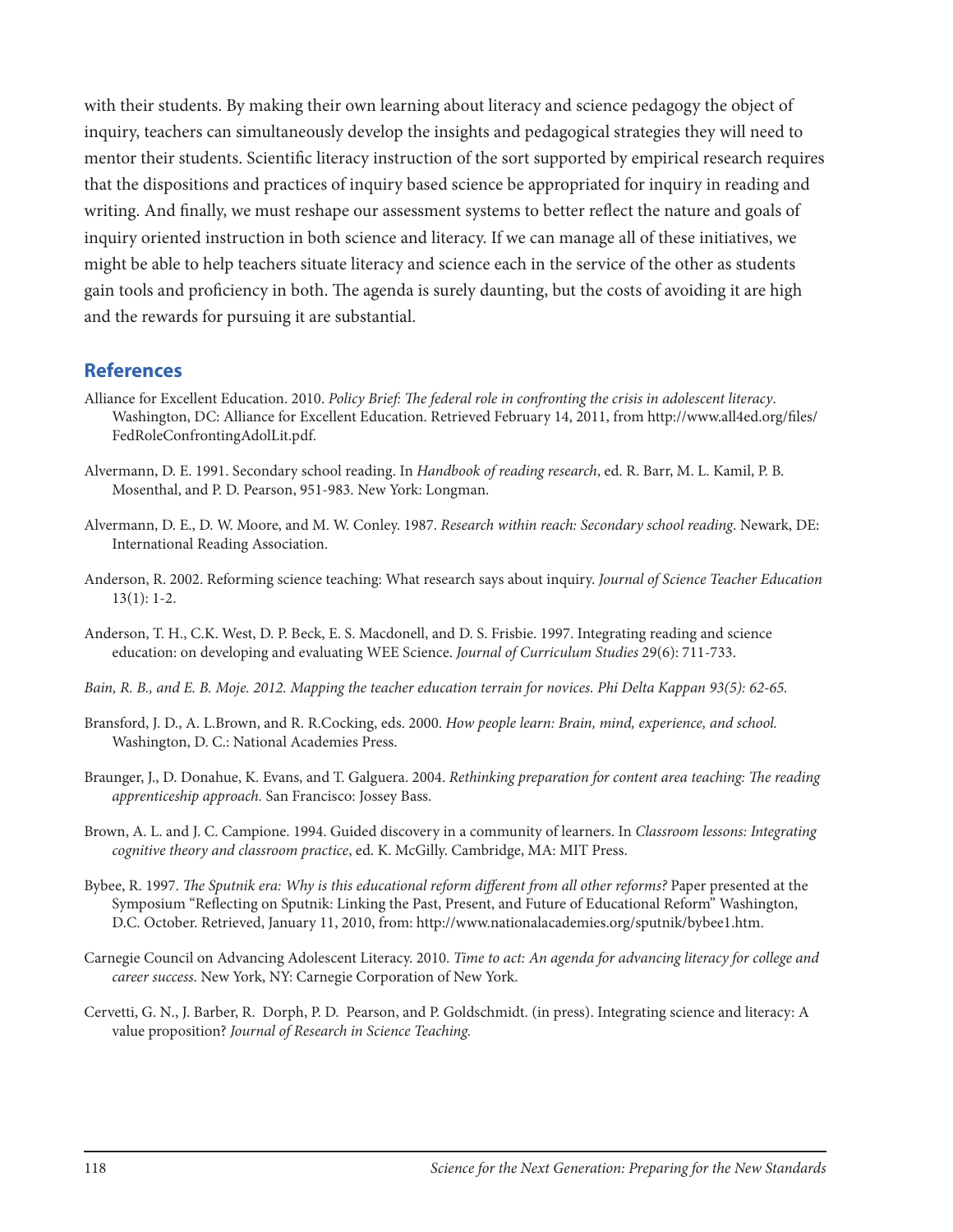- Cervetti, G. N., P. D. Pearson, M. A. Bravo, and J. Barber. 2006. Reading and writing in the service of inquiry-based science. In *Linking science and literacy in the K-8 classroom*, ed. R. Douglas, M. Klentschy and K. Worth, 221-244. Arlington, VA: National Science Teachers Association.
- Common Core State Standards Initiative. 2010. *Common Core State Standards*. Washington, D.C: National Governors Association and the Council of Chief State School Officers.
- Curwen, M. S., R. G. Miller, K. A. White-Smith, and R. C. Calfee. 2010. Increasing teachers' metacognition develops students' higher learning during content area literacy instruction: Findings from the Read-Write Cycle Project. *Issues in Teacher Education* 19(2): 127-151.
- Donahue, D. 2003. Reading across the great divide: English and math teachers apprentice one another as readers and disciplinary insiders. *Journal of Adolescent & Adult Literacy* 47(1): 24–37.
- Dorph, R., D. Goldstein, S. Lee, K. Lepori, S. Schneider, and S. Venkatesan. 2007. *The status of science education in the Bay Area*. Berkeley, CA: Lawrence Hall of Science, University of California, Berkeley.
- Duke, N. K. 2000. 3.6 minutes per day: The scarcity of informational texts in first grade. *Reading Research Quarterly* 35 (2): 202-224.
- Duke, N. K. and V. W. Bennett-Armistead, eds. 2003. *Reading and writing informational text in the primary grades: Research-based practices*. New York: Scholastic.
- Duschl, R. A., H. A. Schweingruber, and A. W. Shouse, eds. 2007. *Taking science to school: Learning and teaching science in grades K-8*. Washington, D.C.: National Academies Press.
- Feller, B. 2004. Teachers concerned for science education. *The Boston Globe, July 5*.
- Fulp, S. L. 2002. *2000 national survey of science and mathematics education: Status of elementary school science teaching*. Chapel Hill, NC: Horizon Research.
- Goldman, S. R. and G. Bisanz. 2002. Toward a functional analysis of scientific genres: Implications for understanding and learning processes. In *The psychology of science text comprehension*, ed. J. Otero, J.A. Leon, and A. C. Graesser , 19-50. Mahwah, NJ: Lawrence Erlbaum Associates.
- Gomez, L. and K. Gomez. 2007. Reading for learning: Literacy supports for 21st century work. *Phi Delta Kappan* 89(3): 224-228.
- Greenleaf, C. and R. Schoenbach. 2004. Building capacity for the responsive teaching of reading in the academic disciplines: Strategic inquiry designs for middle and high school teachers' professional development. In *Improving reading achievement through professional development*, ed. D. S. Strickland and M. L. Kamil, 97-127. Norwood, MA: Christopher-Gordon Publishers, Inc..
- Greenleaf, C., W. Brown, and C. Litman. 2004. Apprenticing urban youth to science literacy. In *Bridging the gap; Improving literacy learning for preadolescent and adolescent learners in grades 4-12*, ed. D. S. Strickland and D. E. Alvermann, 200-226. Newark, NJ: International Reading Association.
- Greenleaf, C., C. Litman, T.L. Hanson, R. Rosen, C.K. Boscardin, J. Herman, S.A. Schneider, with S. Madden, and B. Jones. 2011. Integrating literacy and science in biology: Teaching and learning impacts of Reading Apprenticeship professional development. *American Educational Research Journal* 48(3): 647-717.
- Guthrie, J. T. 2001. Engagement and Motivation in Reading. Paper presented at the National Invitational Conference on Successful Reading Instruction, Washington, D.C. November.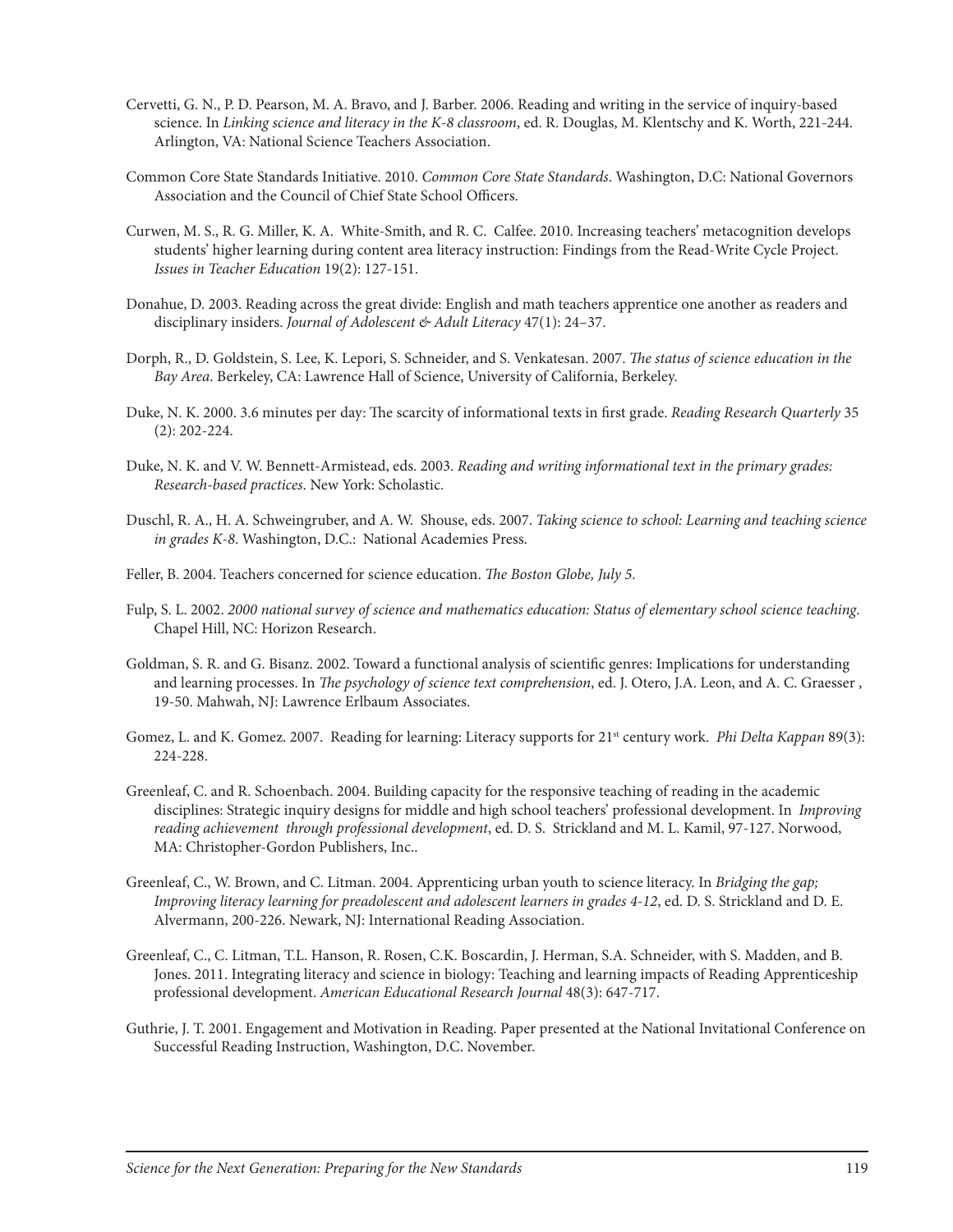- Guthrie, J. T. and S. Ozgungor. 2002. Instructional Contexts for Reading Engagement. In *Comprehension instruction: Research based best practices,* ed. C. Collins Block and M. Pressley, 275-288. New York: Guilford.
- Guthrie, J. T., J. Wigfield, P. Barbosa, K.C. Perencevich, A. Taboada, M.H. Davis, N. T. Scafiddi, and S. Tonks. 2004. Increasing reading comprehension and engagement through concept-oriented reading instruction. *Journal of Educational Psychology* 96(3): 403-423.
- Hapgood, S., S.J. Magnusson, and A. S. Palincsar. 2004. Teacher, text, and experience: A case of young children's scientific inquiry. *The Journal of the Learning Sciences* 13(4): 455-505.
- Heller, R. and C. L. Greenleaf. 2007. *Literacy instruction in the content areas: Getting to the core of middle and high school improvement*. Washington, DC: Alliance for Excellent Education.
- Herber, H. L. 1978. *Teaching reading in content areas*. 2nd ed. Englewood Cliffs, N.J.: Prentice-Hall.
- Lawrence Hall of Science (n.d.) Foss Science Stories. Nashua, NH: Delta Education.
- Lee, C. D. and A. Spratley. 2010. *Reading in the disciplines and the challenges of adolescent literacy*. New York City: Carnegie Corporation of New York.
- Mayr, E. 1942. *Systematics and the origin of species.* New York, NY: Columbia University Press.
- McMurrer, J. 2008. *Instructional time in elementary schools: A closer look at changes for specific subjects.* Washington, D.C.: Center for Education Policy. Retrieved from *http://www.cep-dc.org/index.cfm?fuseaction=document.showDocu mentByID&nodeID=1&DocumentID=234*.
- Metz, K. E. 2000. Young children's inquiry in biology: Building the knowledge bases to empower independent inquiry. In *Inquiring into inquiry in science learning and teaching,* ed. J. Minstrell and E. van Zee, 371-404. Washington, D. C.: AAAS.
- Miller, R.G. and R. C. Calfee . 2004. Making thinking visible: A method to encourage science writing in upper elementary grades. *Science and Children* 42(3): 20–25.
- Moje, E. B. 2008. Foregrounding the disciplines in secondary literacy teaching and learning: A call for change. *Journal of Adolescent and Adult Literacy*, *52*(2): 96-107.
- Moje, E. B. 2007. Developing socially just subject-matter instruction: A review of the literature on disciplinary literacy. In *Review of research in education,* ed. L. Parker, 1-44. Washington, D. C.: American Educational Research Association.
- Moje, E. B. and R. B. Bain. 2011. *Restructuring teacher education for disciplinary literacy*. Paper presented at the annual meeting of the American Educational Research Association, New Orleans, LA.
- Moje, E. B., D. Peek-Brown, L. M. Sutherland, R. W. Marx, P. Blumenfeld, and J. Krajcik. 2004. Explaining explanations: Developing scientific literacy in middle-school project-based science reforms. In *Bridging the gap: Improving literacy learning for preadolescent and adolescent learners in grades 4-12, ed.* D. Strickland and D. E. Alvermann, 227-251. New York: Carnegie Corporation.
- National Academy of Education (NAE). 2009. "*Standards, assessment, and accountability: Education Policy White Paper*." Washington, DC: Author. Retrieved from http://www.naeducation.org/Standards\_Assessments\_Accountability\_ White\_Paper.pdf, (2009).
- National Research Council. 1990. *Fulfilling the promise: Biology education in the nation's schools*. Washington, D.C.: National Academies Press.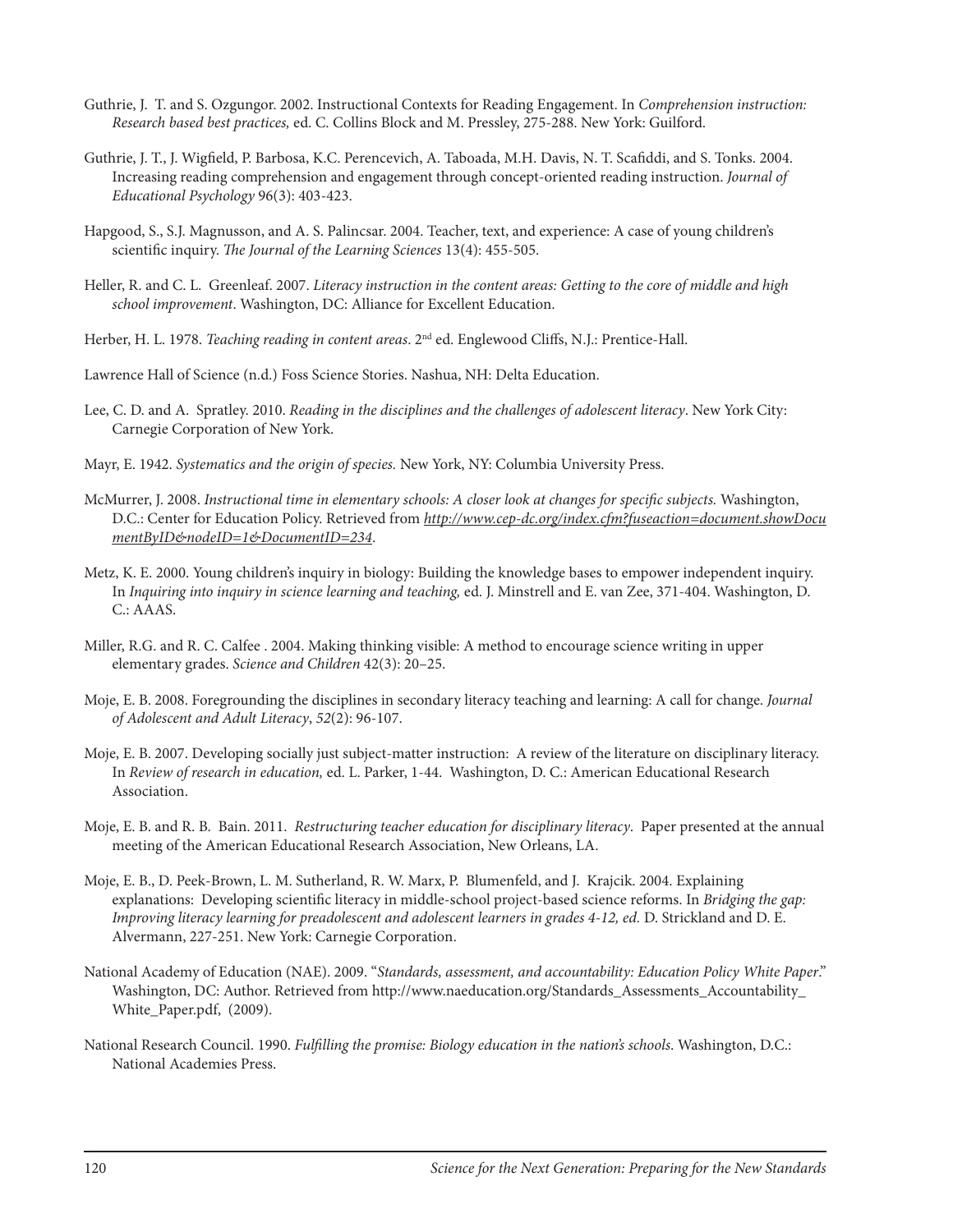- National Research Council. 2000. *Inquiry and the national science education standards: A guide for teaching and learning.* Washington, D.C.: National Academies Press.
- National Research Council. 2011. *A Framework for K-12 science education: Practices, crosscutting concepts, and core ideas*. Washington, D.C.: National Academies Press.
- National Science Resource Center (n.d.). *Science and Technology Concepts Program*. Washington, D. C.: National Academies.
- *No Child Left Behind Act of 2001*. 20 U.S.C. § 6319 (2008).
- Norris, S. P. and L. M. Phillips. 2002. How literacy in its fundamental sense is central to scientific literacy. *Science Education* 87: 224-240.
- Osborne, J. 2010. Arguing to learn in science: The role of collaborative, critical discourse. *Science* 328(5977): 463-466.
- Palincsar, A. S. and S. J. Magnusson. 2001. The interplay of firsthand and text-based investigations to model and support the development of scientific knowledge and reasoning. In *Cognition and instruction: Twenty five years of progress,* ed*.* S. Carver and D. Klahr, 151-194. Mahwah, NJ: Lawrence Erlbaum.
- Palincsar, A. S. and S. Magnusson. 2002b. *Motion (K-2) program of study plan*. Ann Arbor, MI: University of Michigan. Retrieved February 23, 2012, from http://www.umich.edu/~gisml/motionk-2/pos\_plan.pdf
- Palincsar, A. S. and S. Magnusson. 2002a. *Light program of study—Interactions of light and objects overview.* Ann Arbor, MI: University of Michigan. Retrieved February 23, 2012, from http://www.umich.edu/~gisml/light/poslooverview.pdf
- Palincsar, A. S. and S. Magnusson. 2002c. *Sound program of study overview*. Ann Arbor, MI: University of Michigan. Retrieved February 23, 2012, from http://www.umich.edu/~gisml/sound/pos\_overview.pdf
- Pappas, C. C., M. Varelas, A. Barry, and A. Rife. 2002. Dialogic inquiry around information texts: The role of intertextuality in constructing scientific understandings in urban primary classrooms. *Linguistics and Education* 13(4): 435-482.
- Pearson, P. D., E. B. Moje, and C. Greenleaf. 2010. Literacy and science: Each in the service of the other. *Science* 328(5977): 459-463.
- RAND Reading Study Group. 2002. *Reading for understanding*. Santa Monica, CA: RAND.
- Rentner, D. S., C. Scott, N. Kober, N. Chudowsky, V. Chudowsky, S. Joftus, and D. Zabala. 2006. *From the capital to the classroom: Year 4 of the No Child Left Behind Act*. Washington, D.C.: Center for Education Policy.
- Romance, N. R. and M. R. Vitale. 1992. A curriculum strategy that expands time for in-depth elementary science instruction by using science-based reading strategies: Effects of a year-long study in grade four. *Journal of Research in Science Teaching* 29(6): 545-554.
- Romance, N. R. and M. R. Vitale. 2001. Implementing an in-depth expanded science model in elementary schools: Multi-year findings, research issues, and policy implications. *International Journal of Science Education* 23(4): 373- 404.

Rutherford, F. J. 1964. The role of inquiry in science teaching. *Journal of Research in Science Teaching* 2(2): 80-84.

Rutherford, F. J. and A. Ahlgren. 1990. *Science for all Americans*. New York: Oxford University Press.